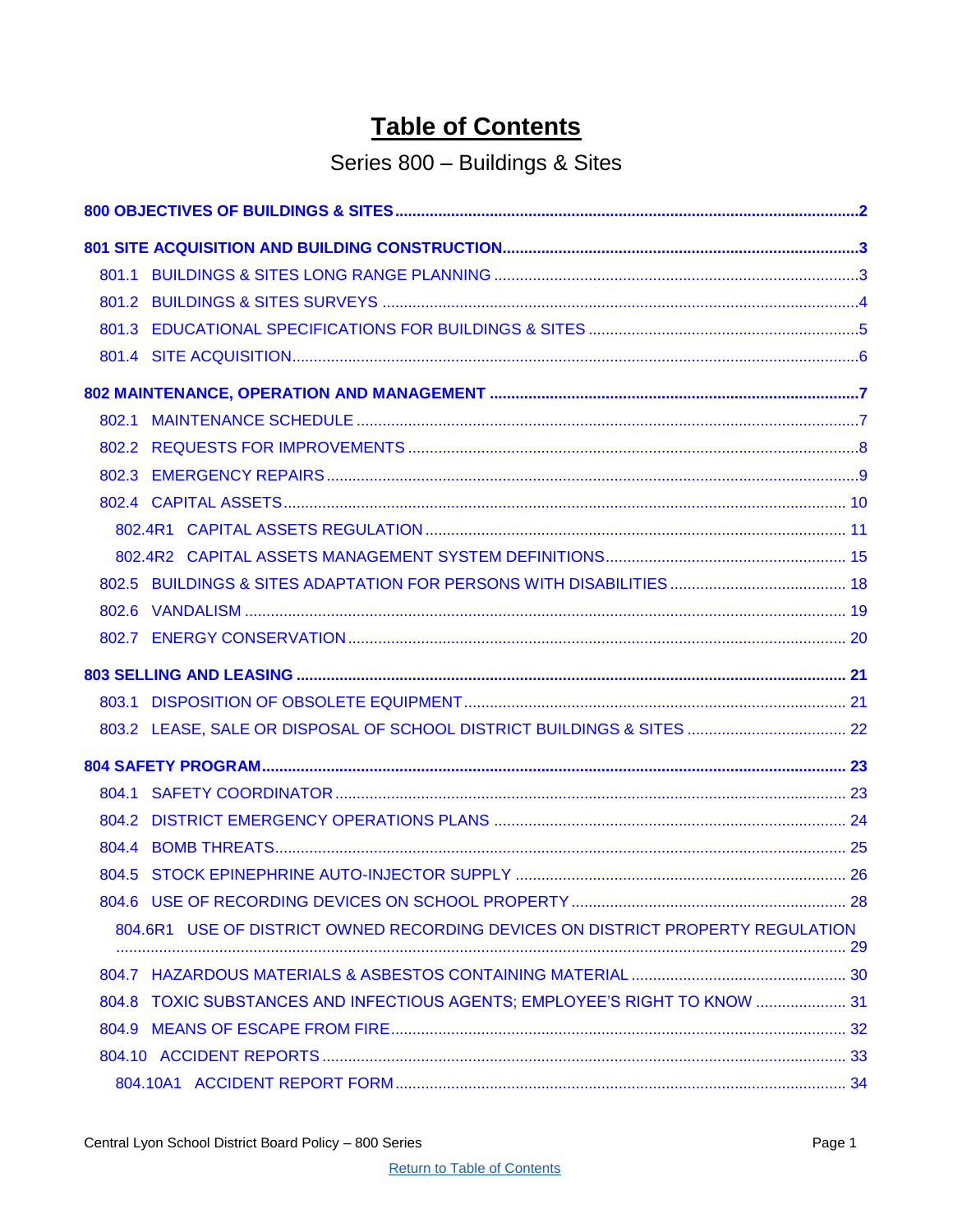# <span id="page-1-0"></span>**800 OBJECTIVES OF BUILDINGS & SITES**

This series of the board policy manual sets forth the board objectives and goals for the school district's buildings and sites. It shall be the goal of the board to provide sufficient school district buildings and sites for the education program. The board shall strive to provide an environment which will encourage and support learning.

In providing this environment the Central Lyon school district buildings and sites will accommodate the organizational and instructional patterns that support the education program. The board shall have final authority to determine what is necessary to meet the needs of the education program.

It shall be the responsibility of the superintendent to oversee the day-to-day operations of the school buildings and sites and to notify the board or his/her designee and make recommendations on major projects which are in need of improvement or replacement.

Approved 9/11/95 Reviewed 3/11/19 Revised 11/10/03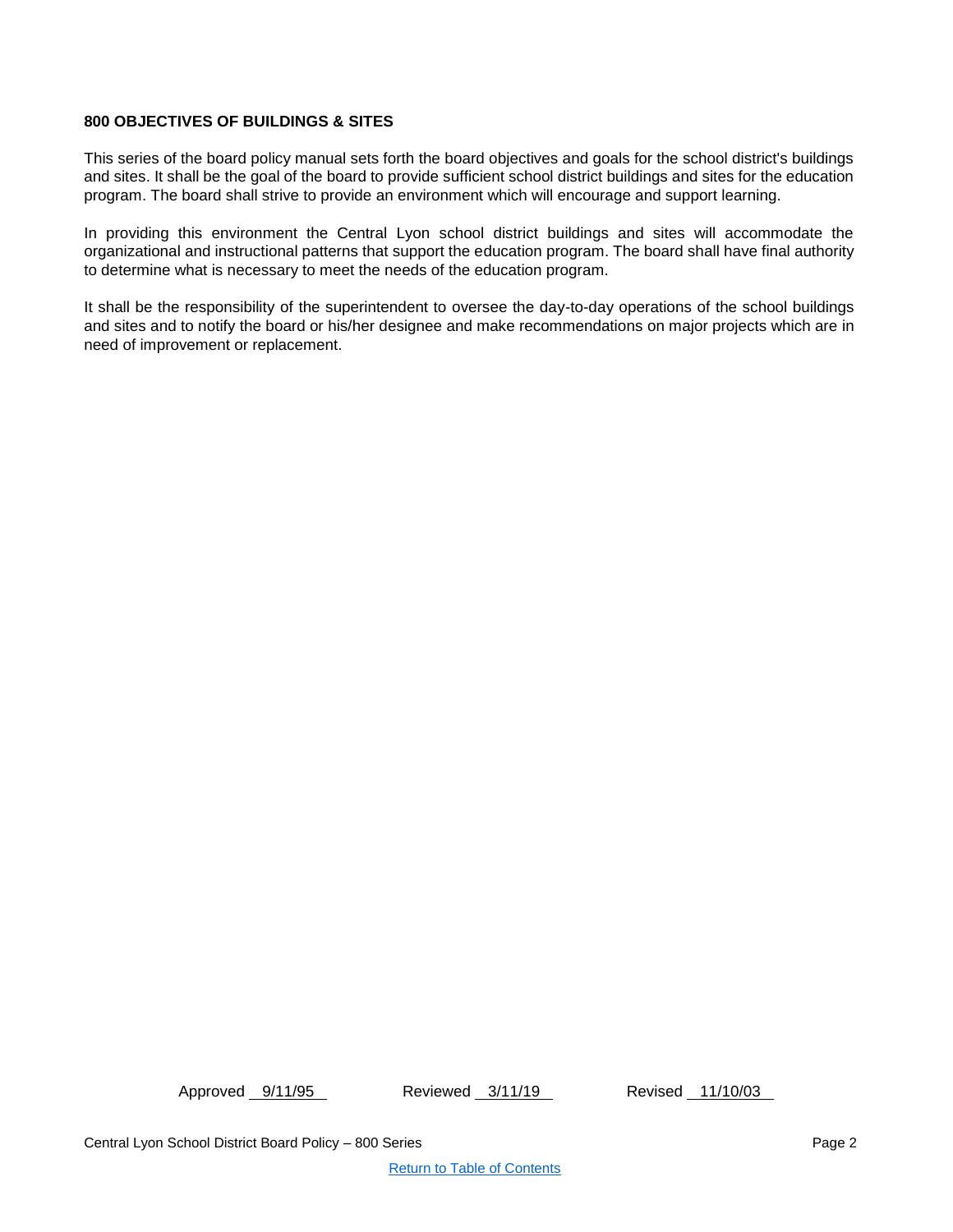# <span id="page-2-1"></span><span id="page-2-0"></span>**801 SITE ACQUISITION AND BUILDING CONSTRUCTION**

# 801.1 BUILDINGS & SITES LONG RANGE PLANNING

As part of the board's long-range plan for the school district's education program, the board shall include the buildings and sites needs for the education program. The long-term needs for building and sites shall be recommended by the Superintendent and/or his/her designee and discussed and determined by the board.

It shall be the responsibility of the superintendent to provide information including, but not limited to, enrollment projections, education program and facility requirements to the board.

Legal Reference: Iowa Code §§ 280.3, .12, .14; 297 (1995).

Cross Reference: 103 Educational and Operational Planning

Approved 9/11/95 Reviewed 3/11/19 Revised 11/10/03

Central Lyon School District Board Policy – 800 Series Page 3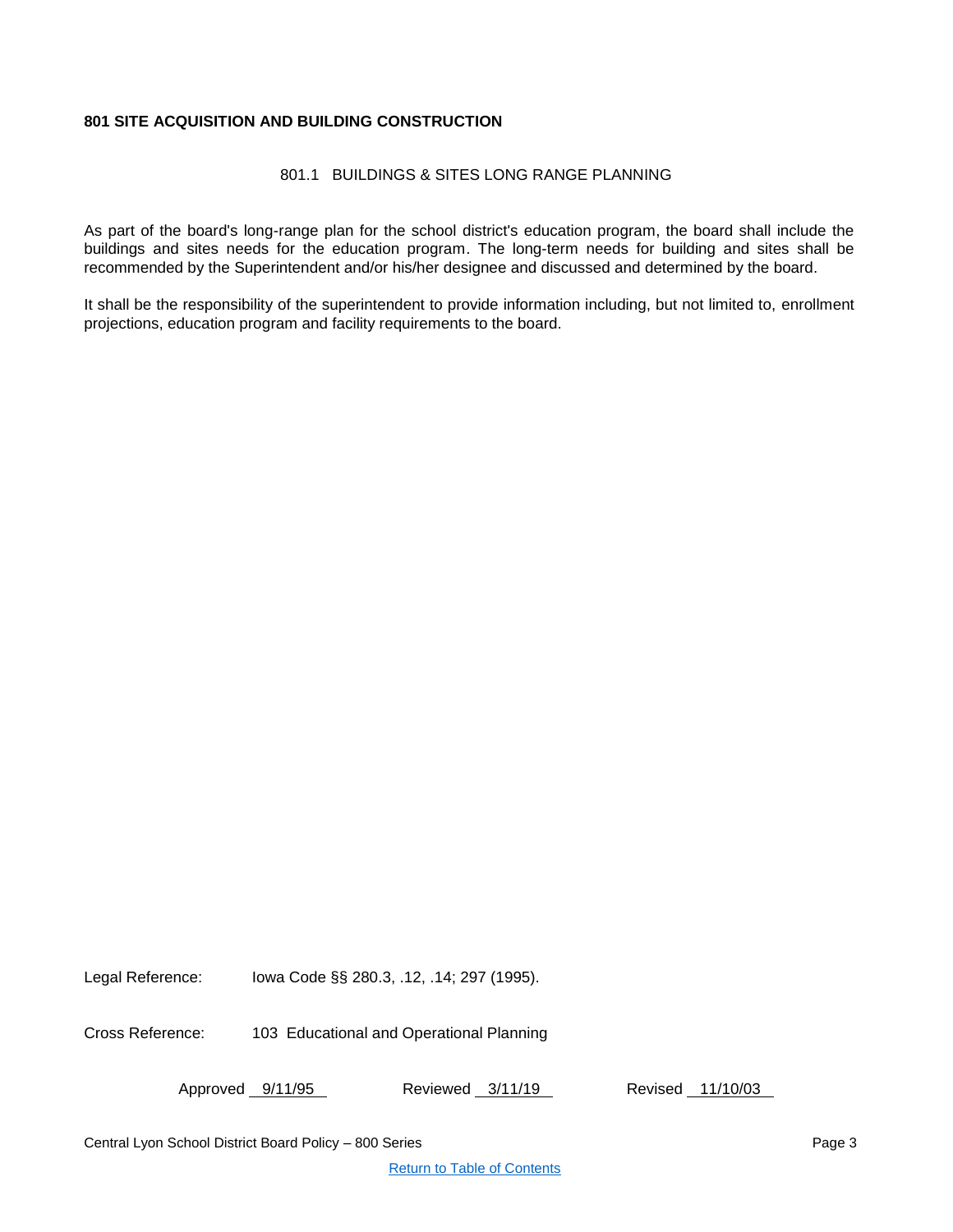# 801.2 BUILDINGS & SITES SURVEYS

<span id="page-3-0"></span>The board may engage the services of consultants or other personnel to study the needs of the school district's buildings and sites in providing the education program. The results of these services will be considered in planning the education program and in making decisions about the improvement and acquisition of additional buildings and sites.

It shall be the responsibility of the superintendent to make a recommendation to the board regarding the need for such services and who should perform such services for the board.

Legal Reference: Iowa Code §§ 280.3, .14; 297 (1995).

Cross Reference: 103 Educational and Operational Planning 801 Site Acquisition and Building Construction

Approved 9/11/95 Reviewed 3/11/19 Revised 11/10/03

Central Lyon School District Board Policy – 800 Series Page 4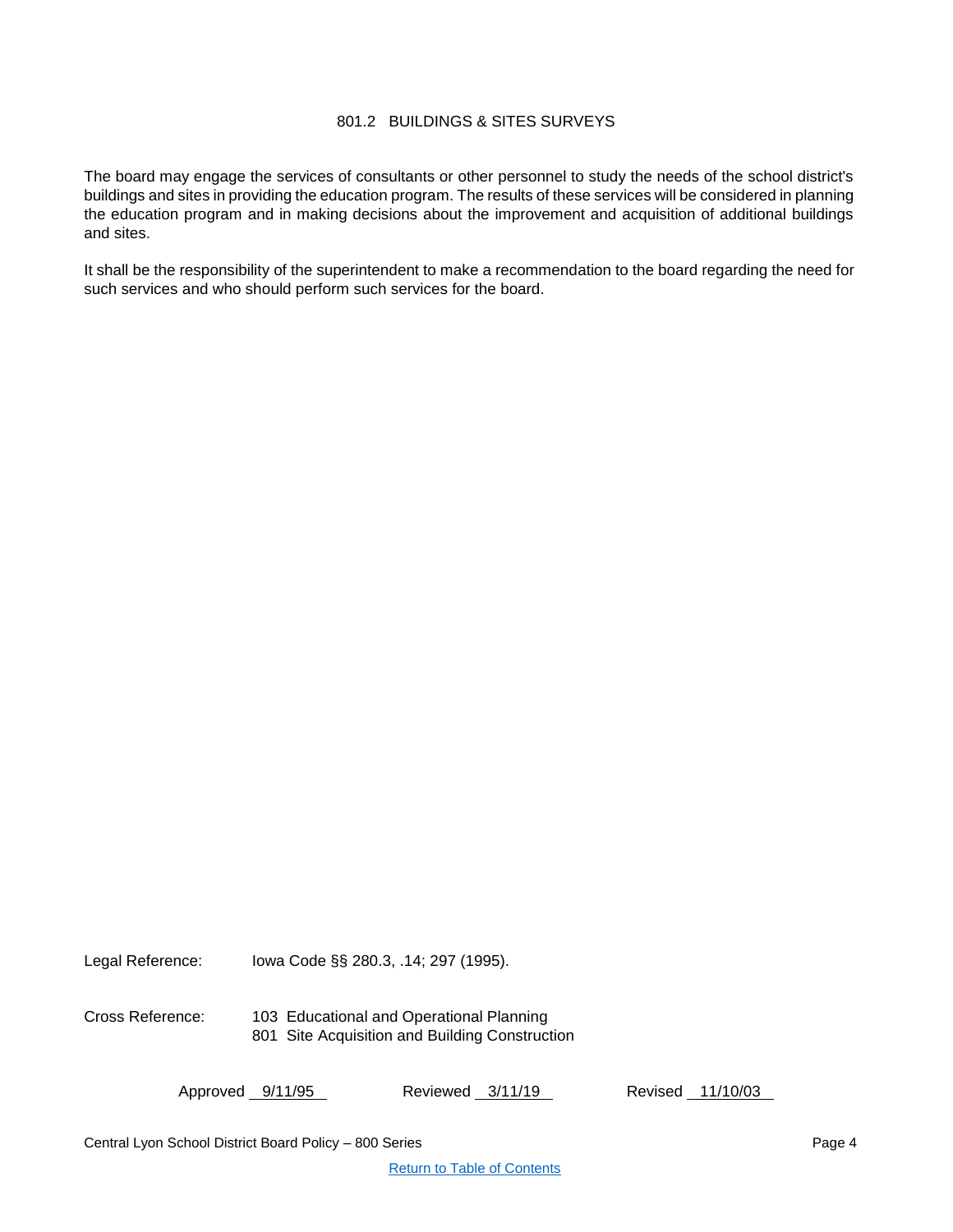# 801.3 EDUCATIONAL SPECIFICATIONS FOR BUILDINGS & SITES

<span id="page-4-0"></span>Buildings and sites considered for purchase or construction by the board or currently owned by the school district and used for the education program must meet, or upon improvement be able to meet, the specifications set by the board. The board will make this determination.

Prior to remodeling or other construction of buildings and sites, the board may appoint a committee of consultants, employees, citizens, or others to assist the board in developing the specifications for the new or improved buildings and sites. These specifications will be consistent with the education program, and they will provide the architect with the information necessary to determine what is expected from the facility. It is within the discretion of the board to determine whether a committee is appointed.

The education specifications will include, but not be limited to, the financial resources available for the project, the definition and character of classrooms, the functional use to be made of the rooms, description of specialized needs, and other pertinent information as the board deems necessary.

It is the responsibility of the superintendent to make a recommendation to the board regarding the specifications of buildings and sites.

| Legal Reference: |     | Cedar Rapids Community School District, Linn County v. City of Cedar Rapids, 252<br>lowa 205, 106 N.W.2d 655 (1960).<br>lowa Code §§ Ch 26; 280.3, .14; 297; 544A (2007).<br>1974 Op. Att'y Gen. 529. |  |  |  |  |
|------------------|-----|-------------------------------------------------------------------------------------------------------------------------------------------------------------------------------------------------------|--|--|--|--|
| Cross Reference: | 801 | Site Acquisition and Building Construction                                                                                                                                                            |  |  |  |  |
| Approved 9/11/95 |     | Reviewed 3/11/19<br>Revised 11/10/03                                                                                                                                                                  |  |  |  |  |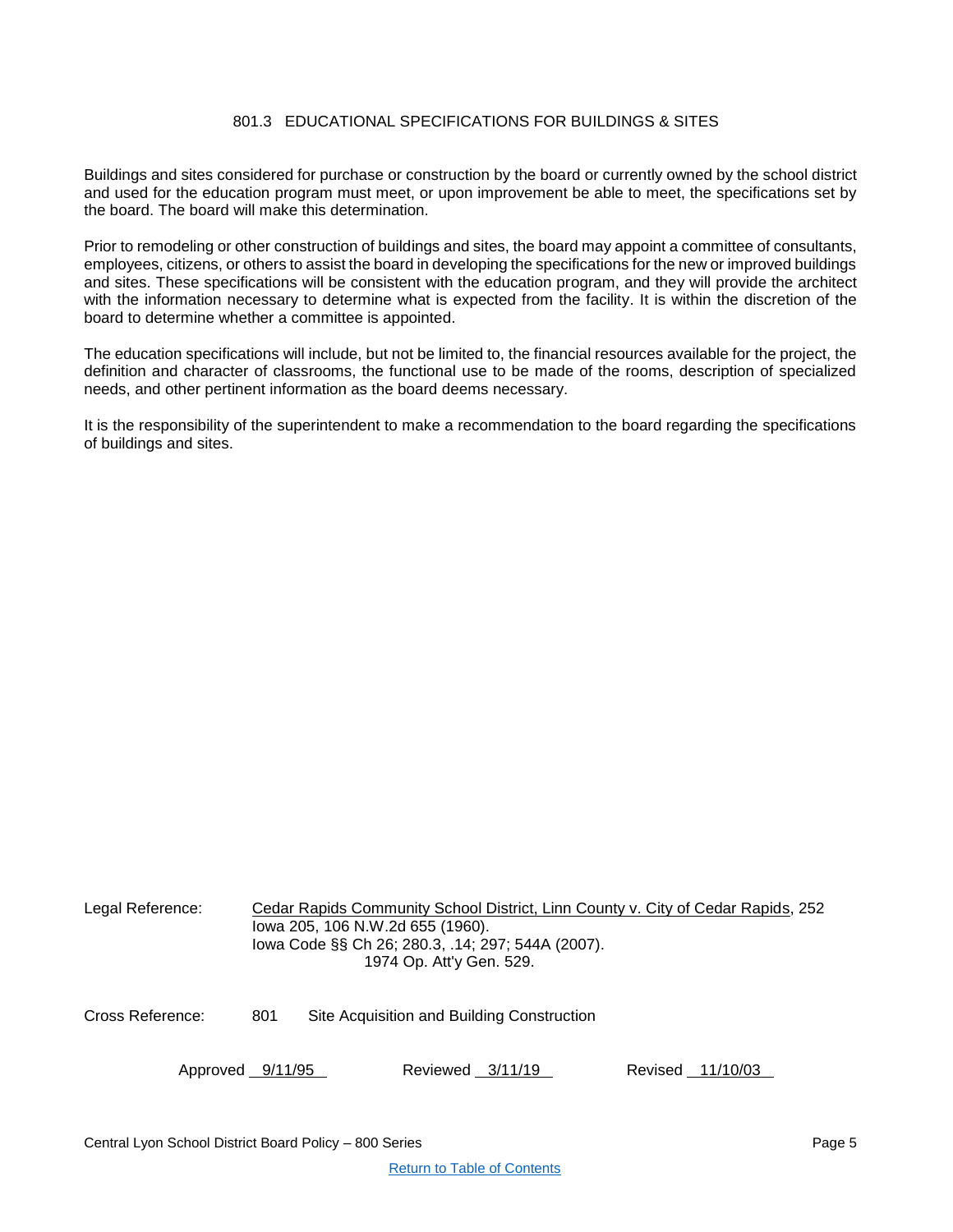# 801.4 SITE ACQUISITION

<span id="page-5-0"></span>Sites acquired by the board will meet or, upon improvement, be able to meet the specifications set out by the board prior to using the site for the education program. The board may meet in closed session to discuss potential purchases of specific sites in compliance with applicable laws.

It is the responsibility of the superintendent to assist the board and to make recommendations concerning the acquisition of sites.

Legal Reference: Iowa Code §§ 21.5(j); 297.

Cross Reference: 212 Closed Sessions

705.1 Purchasing - Bidding

801 Site Acquisition and Building Construction

Approved 9/11/95 Reviewed 05/18/21 Revised 05/18/21

Central Lyon School District Board Policy – 800 Series Page 6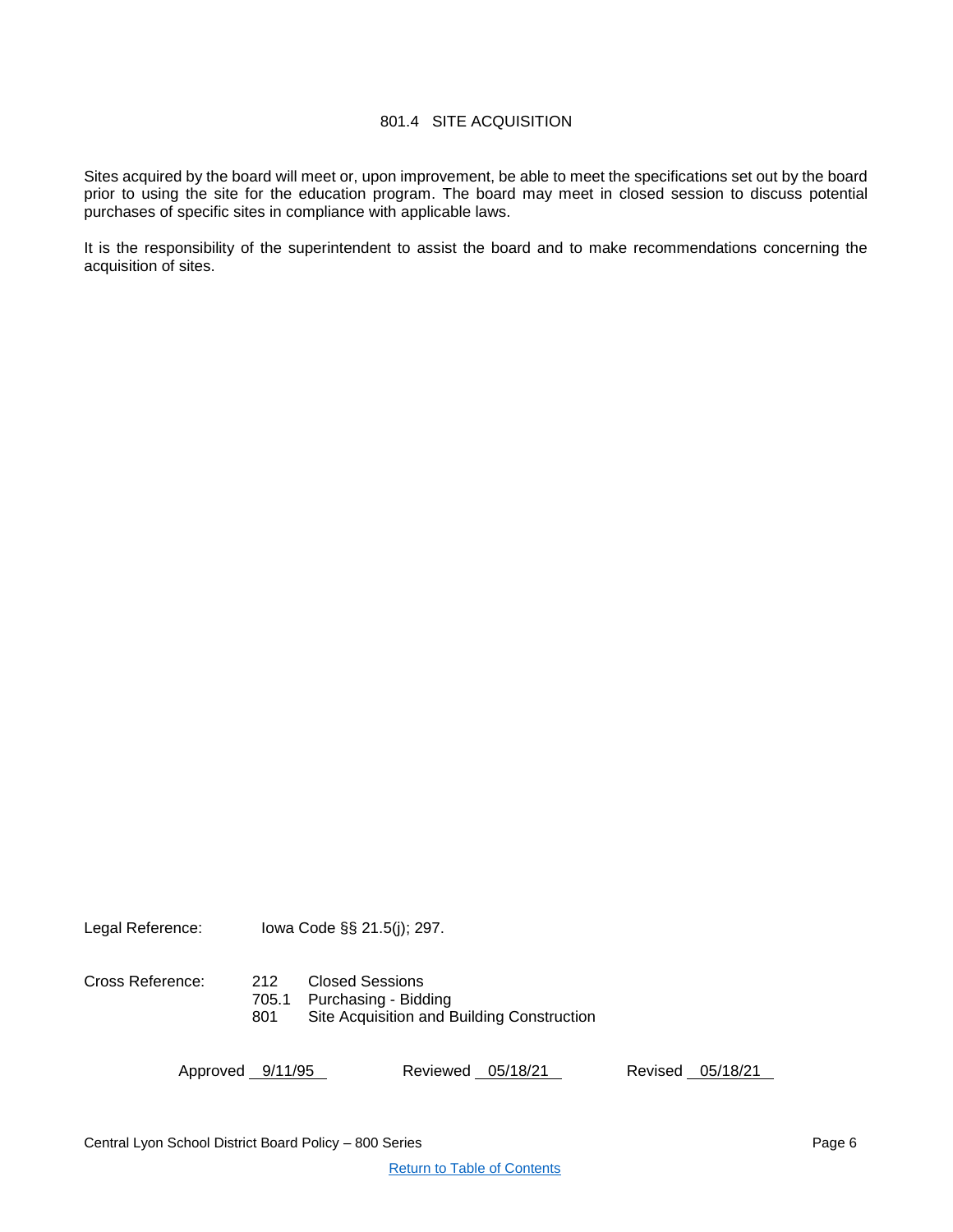# <span id="page-6-1"></span><span id="page-6-0"></span>**802 MAINTENANCE, OPERATION AND MANAGEMENT**

802.1 MAINTENANCE SCHEDULE

The school district buildings and sites, including the grounds, buildings and equipment, will be kept clean and in good repair. Employees should notify the building principal when something is in need of repair or removal, including graffiti.

It shall be the responsibility of the superintendent and his/her designee to maintain the school district buildings and sites. As part of this responsibility, a maintenance schedule shall be created and adhered to in compliance with this policy.

Legal Reference: Iowa Code §§ 279.8; 280.3, .14 (1995).

- Cross Reference: 502.2 Care of School Property/Vandalism
	- 502.5 Student Lockers
	- 802 Maintenance, Operation and Management
	- 804.1 Facilities Inspections

Approved 9/11/95 Reviewed 3/11/19 Revised 9/11/95

Central Lyon School District Board Policy – 800 Series Page 7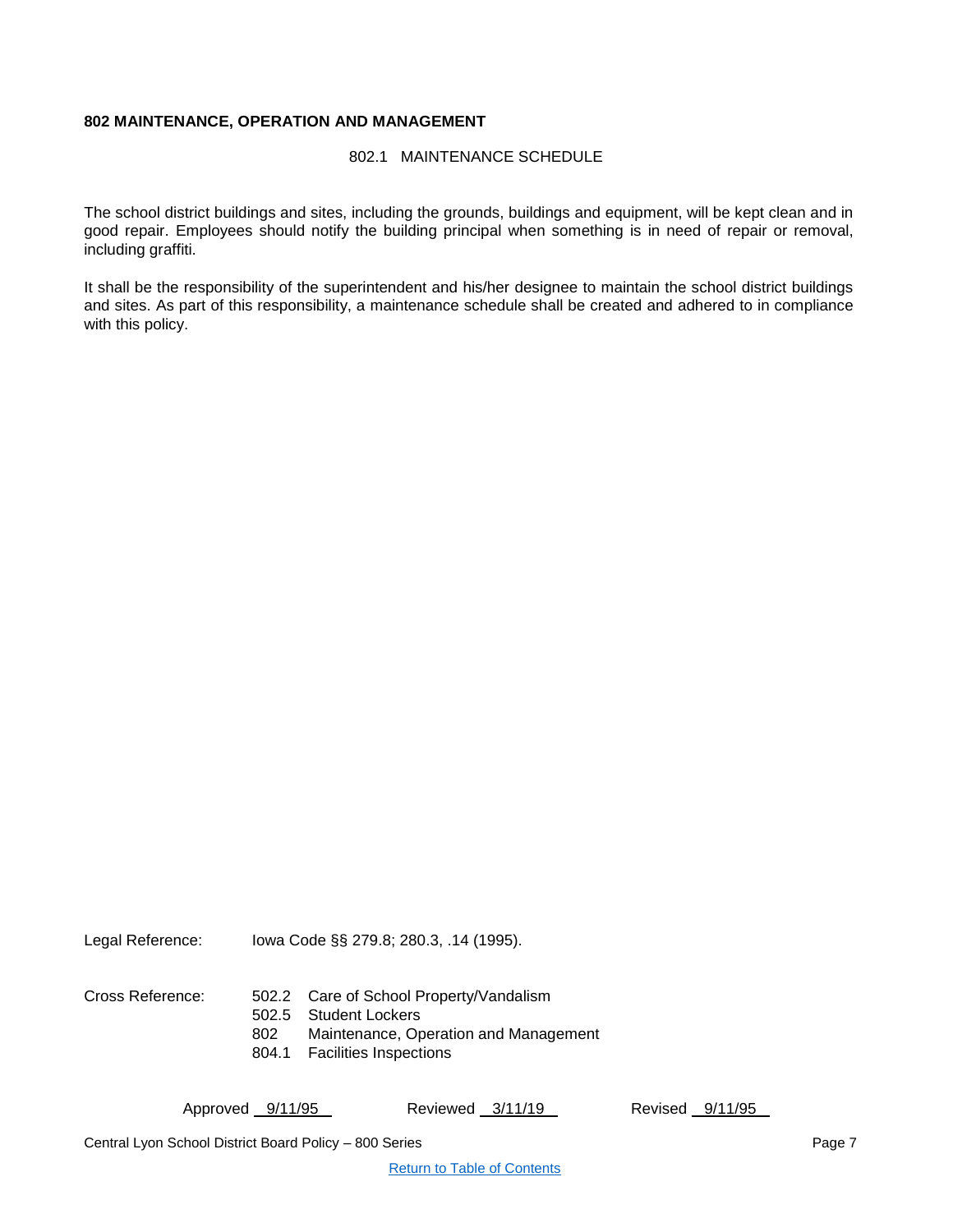# 802.2 REQUESTS FOR IMPROVEMENTS

<span id="page-7-0"></span>Generally, except for emergency situations, requests for improvements or repairs shall be made to the superintendent by building principals and the supervisor of building's grounds. Requirements for requests outlined in the maintenance schedule shall be followed.

Improvements, not exceeding a cost of \$10,000, shall be approved by the superintendent. Improvements exceeding \$10,000 shall be approved by the board. Improvements of \$25,000 or more shall be bid. Routine maintenance and repairs outlined in the maintenance schedule shall be followed.

Legal Reference: Iowa Code §§ 279.8; 280.3, .14 (1995).

Cross Reference: 802.1 Maintenance Schedule 802.3 Emergency Repairs

| Approved 9/11/95 | Reviewed 3/11/19 | Revised 11/10/03 |
|------------------|------------------|------------------|
|------------------|------------------|------------------|

Central Lyon School District Board Policy – 800 Series Page 8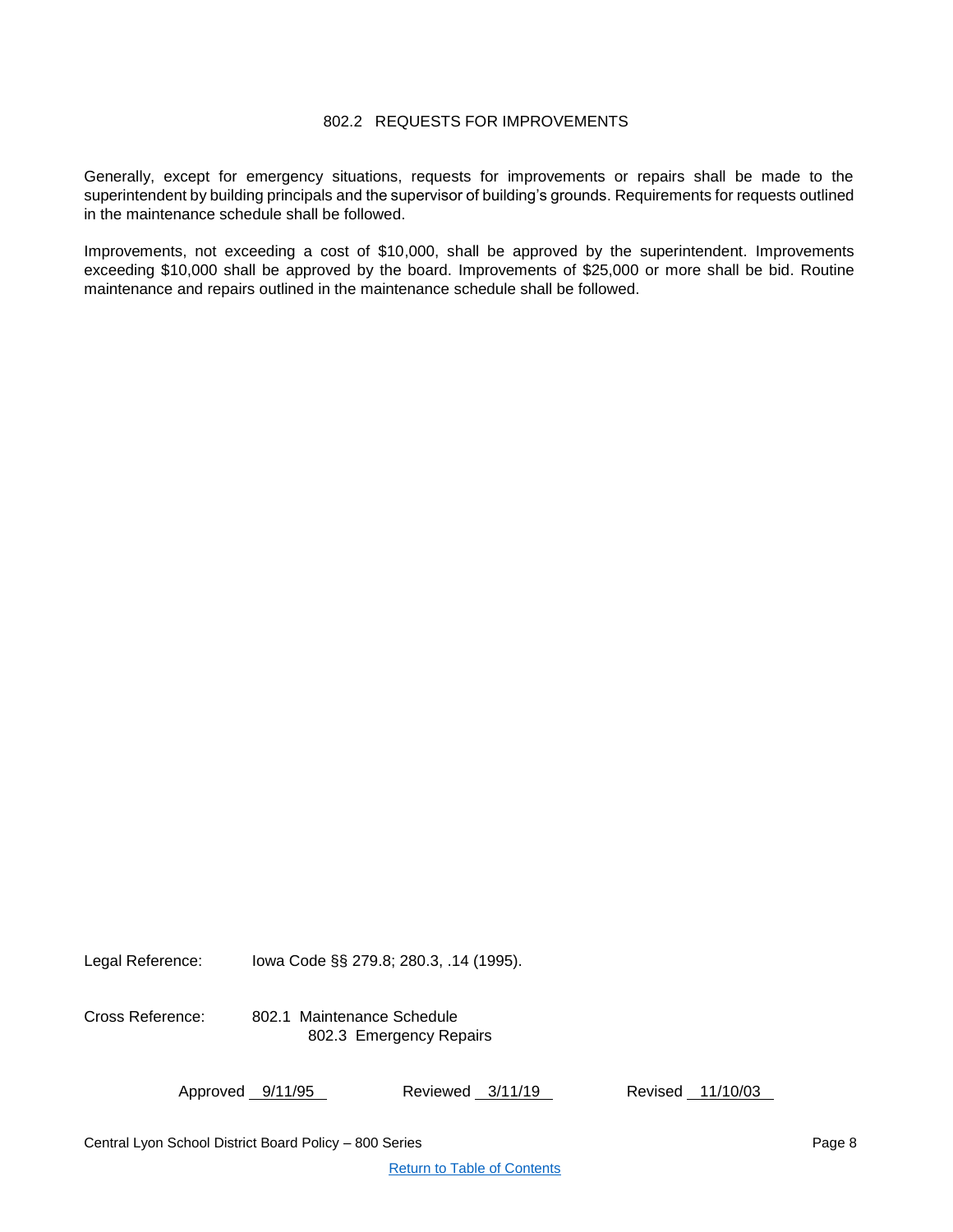# 802.3 EMERGENCY REPAIRS

<span id="page-8-0"></span>In the event an emergency requiring repairs in excess of \$25,000 to a school district facility are necessary to correct or control the situation and to prevent the closing of school, the provisions relating to bidding shall not apply.

It shall be the responsibility of the superintendent to obtain certification from the area education agency administrator stating such repairs in excess of \$25,000 were necessary to prevent the closing of school.

It shall be the responsibility of the superintendent to notify the board as soon as possible considering the circumstances of the emergency.

Legal Reference: Iowa Code §§ 280.3, .14; 297.8 (1995).

Cross Reference: 705.1 Purchasing - Bidding 802 Maintenance, Operation and Management

Approved 9/11/95 Reviewed 3/11/19 Revised 9/11/95

Central Lyon School District Board Policy – 800 Series Page 9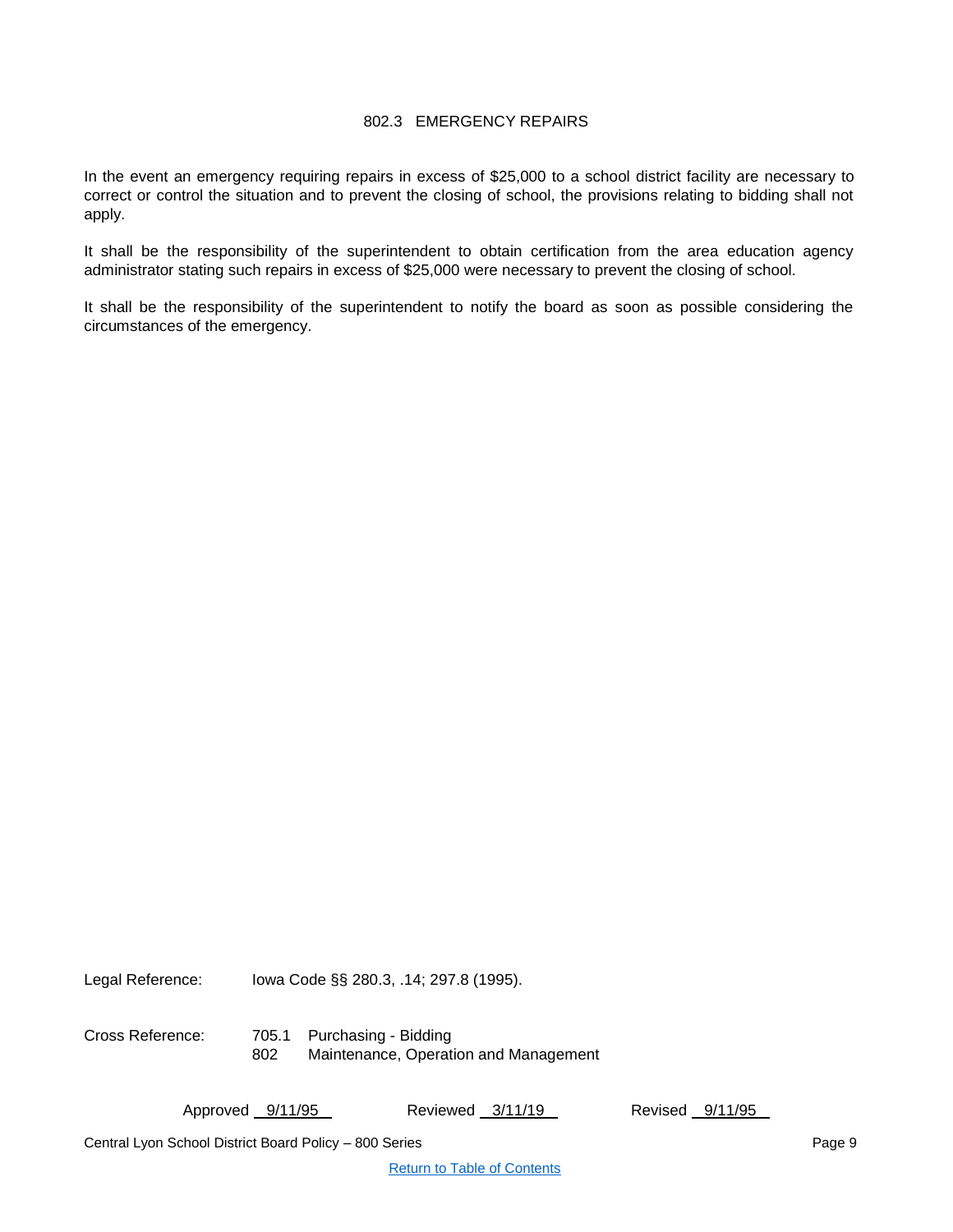# 802.4 CAPITAL ASSETS

<span id="page-9-0"></span>The school district will establish and maintain a capital assets management system for reporting capitalized assets owned or under the jurisdiction of the school district in its financial reports in accordance with generally accepted accounting principles (GAAP) as required or modified by law; to improve the school district's oversight of capital assets by assigning and recording them to specific facilities and programs and to provide for proof of loss of capital assets for insurance purposes.

Capital assets, including tangible and intangible assets, are reported in the government-wide financial statements (i.e. governmental activities and business type activities) and the proprietary fund financial statements. Capital assets reported include school district buildings and sites, construction in progress, improvements other than buildings and sites, land and machinery and equipment. Capital assets reported in the financial reports will include individual capital assets with an historical cost equal to or greater than \$5000. The Federal regulations governing school lunch programs require capital assets attributable to the school lunch program with a historical cost of equal to or greater than \$500 be capitalized. Additionally, capital assets are depreciated over the useful life of each capital asset.

All intangible assets with a purchase price equal to or greater than \$5000 with useful life of two or more years, are included in the intangible asset inventory for capitalization purposes. Such assets are recorded at actual historical cost and amortized over the designated useful lifetime applying a straight-line method of depreciation. If there are no legal, contractual, regulatory, technological or other factors that limit the useful life of the asset, then the intangible asset needs to be considered to have an indefinite useful life and no amortization should be recorded.

Phase III districts, as determined under GASB 34, will not retroactively report intangible assets. If actual historical cost cannot be determined for intangible assets due to lack of sufficient records, estimated historical cost will be used.

This policy applies to all intangible assets. If an intangible asset that meets the threshold criteria is fully amortized, the asset must be reported at the historical cost and the applicable accumulated amortization must also be reported. It is not appropriate to "net" the capital asset and amortization to avoid reporting. For internally generated intangible assets, outlays incurred by the government's personnel, or by a third-party contractor on behalf of the government, and for development of internally generated intangible assets should be capitalized.

The capital assets management system must be updated monthly to account for the addition/acquisition, disposal, relocation/transfer of capital assets. It is the responsibility of the superintendent to count and reconcile the capital assets with capital assets management system on June 30 each year.

It is the responsibility of the superintendent to develop administrative regulations implementing this policy. It will also be the responsibility of the superintendent to educate employees about this policy and its supporting administrative regulations.

Legal Reference: Iowa Code §§ 257.31(4); 279.8; 297.22-.25; 298A (2011).

Cross Reference: 709 Insurance Program 701.3 Financial Records

Approved 9/11/95 Reviewed 3/11/19 Revised 2/10/14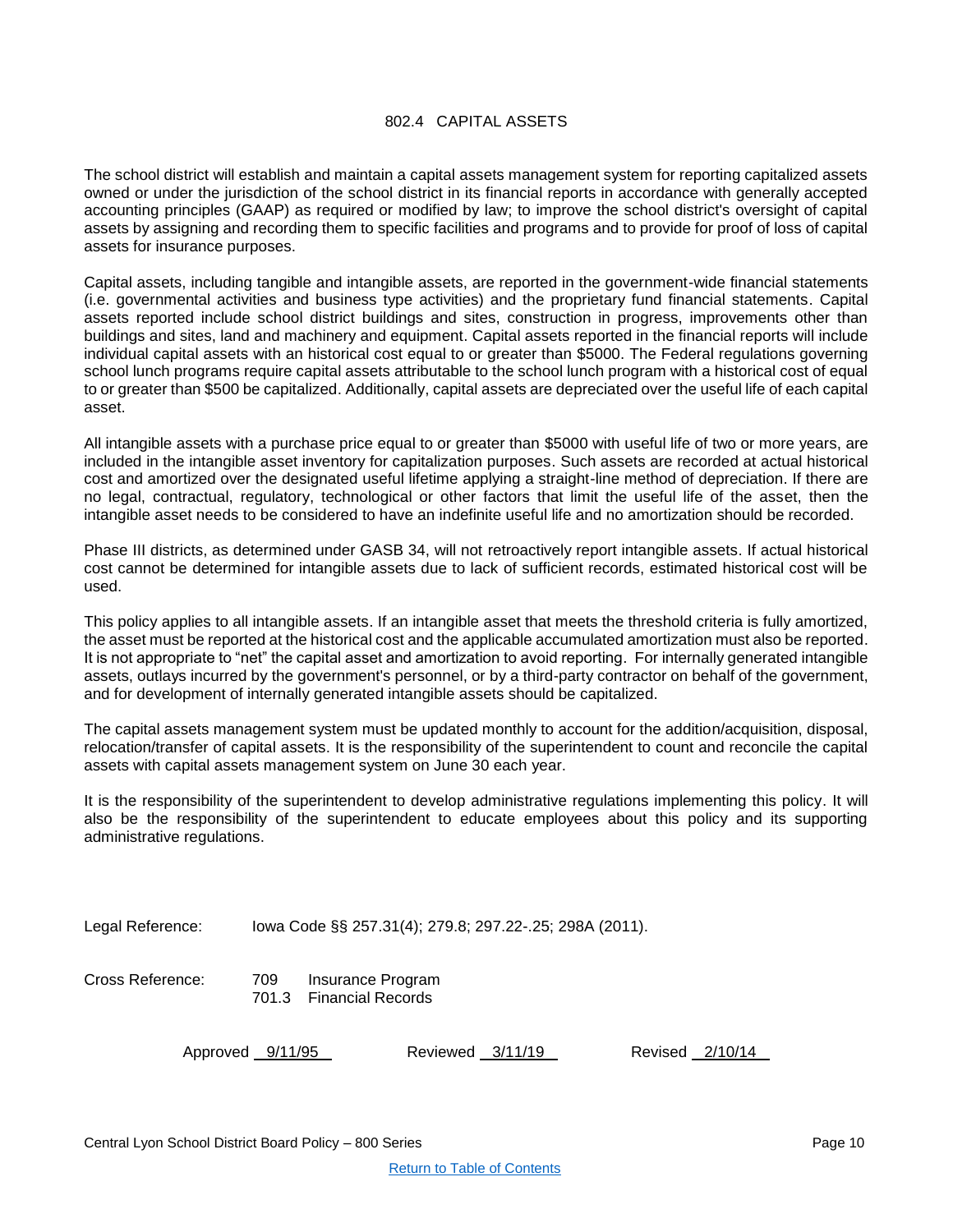# 802.4R1 CAPITAL ASSETS REGULATION

<span id="page-10-0"></span>A. Capital Assets Management System

The superintendent, and/or other designated staff, shall:

- 1. Conduct the capital assets physical count;
- 2. Develop the capital assets listing;
- 3. Tag capital assets included in the capital assets management system with a bar code identification number;
- 4. Make a recommendation of a computer software program for managing the capital assets management system;
- 5. Enter the necessary data into the capital assets management system and compile the appropriate reports;
- 6. Develop forms and procedures for maintaining the integrity of the capital assets management system; and,
- 7. Maintain responsibility for an accurate capital assets management system.
- B. Determining historical cost
	- 1. The historical cost of a capital asset is based on the actual costs expended in making the capital
	- 2. assets serviceable.
	- 3. Gifts of capital assets are valued at the estimated fair market value at the addition/acquisition date.
	- 4. Capital assets purchased under a capital lease are valued at historical cost of their net present value of the minimum lease payments on the addition/acquisition date.
	- 5. The historical cost of capital assets must include capitalized interest.
- C. Annual capital assets listing reconciliation
	- 1. The superintendent, and/or other designated staff, in conjunction with the capital assets management team, will conduct an annual capital assets physical count to develop the annual capital assets listing in a manner similar to the initial capital assets listing process in B above. At least every three years, someone other than the person in custody of the capital assets in the building/department/room will perform the capital assets physical count for the building/department/room.
	- 2. Upon completion of the annual capital assets listing, the capital assets listing is reconciled to the capital assets management system data base.
	- 3. Capital assets found to have been excluded from the data base are added to the capital assets management system. The capital assets management system process should be reviewed to prevent future incidents of excluding a capital asset.
	- 4. Capital assets unaccounted for are reported to the superintendent who contacts the supervisor of and the individual in charge/control/custody of the capital asset. The individual in charge/control/custody of the capital asset has thirty days to account for the capital asset.
	- 5. Capital assets unaccounted for after thirty days are reported to the superintendent for appropriate action and documentation. "Appropriate action" may include discipline, up to and including discharge, and may require the employee/person in charge/control/custody of the capital asset to replace the asset.
	- 6. The superintendent is responsible for documenting the reasons each asset was not reconciled to the capital assets management system.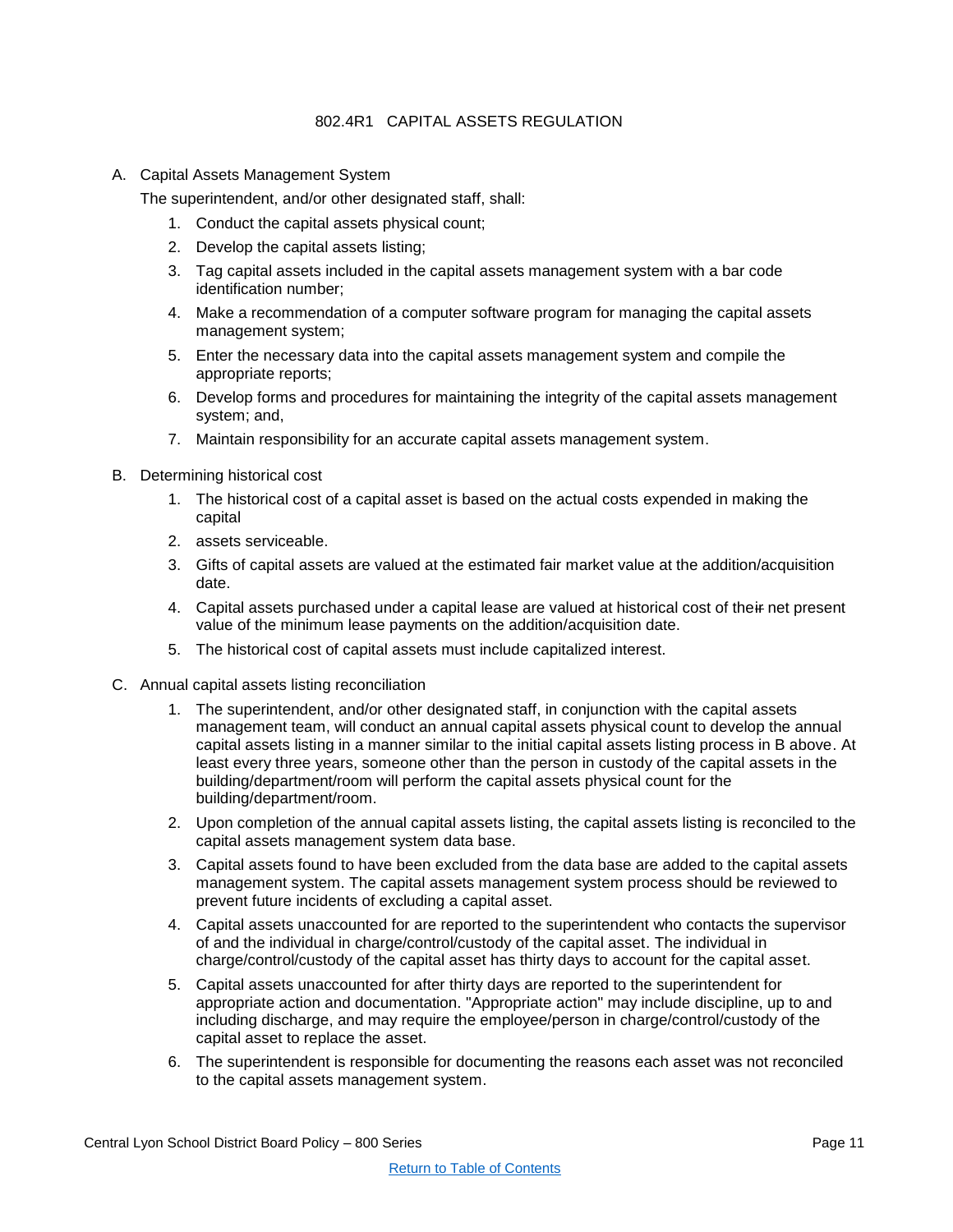- D. Addition/acquisition of capital assets.
	- 1. The school district's purchasing policy and administrative regulations must be followed when acquiring capital assets. The school district's policy and administrative regulations must be followed for receiving a gift of capital assets.
	- 2. The capital assets addition/acquisition documentation must be completed for each additional capital assets with an addition/acquisition cost of equal to or greater than \$5000. The following information should be collected, if applicable:
		- a) Name of location-building/department/room;
		- b) Location-building/department/room code;
		- c) Balance sheet accounting/class code;
		- d) Government or BTA program;
		- e) Addition/acquisition date;
		- f) Check/purchase order number or gift;
		- g) Bar code identification number assigned to and placed on the capital asset;
		- h) Serial/model number;
		- i) Cost-historical;
		- j) Fair market value on acquisition date (donated assets only);
		- k) Estimated useful life;
		- l) Vendor;
		- m) Purchasing fund and function;
		- n) Description of capital asset;
		- o) Department/person charged with custody,
		- p) Method of addition/acquisition-purchase, trade, gift etc.,
		- q) Quantity;
		- r) Replacement cost;
		- s) Addition/acquisition authorization; and,
		- t) Function for depreciation.
	- 3. Capital assets acquired in a month must be entered into the capital assets management system in the same month.
	- 4. The actual costs of construction in progress, other than infrastructure, is entered into the capital assets management system in the month in which costs are incurred until the total cost of addition/acquisition is entered. Upon completion of construction, the total costs accumulated over the period of construction are reclassified to buildings.
	- 5. Capital assets acquired in a month must be entered into the capital assets management system in the same month.
- E. Relocation/transfer of machinery and equipment capital assets.
	- 1. A capital assets relocation/transfer documentation must be completed prior to removing machinery and equipment capital assets from their current location. The following information must be collected:
		- a) Relocation/transfer date;
		- b) Quantity;
		- c) Bar code identification number;
		- d) Current location-building/department/room code;
		- e) Name of current location-building/department/room;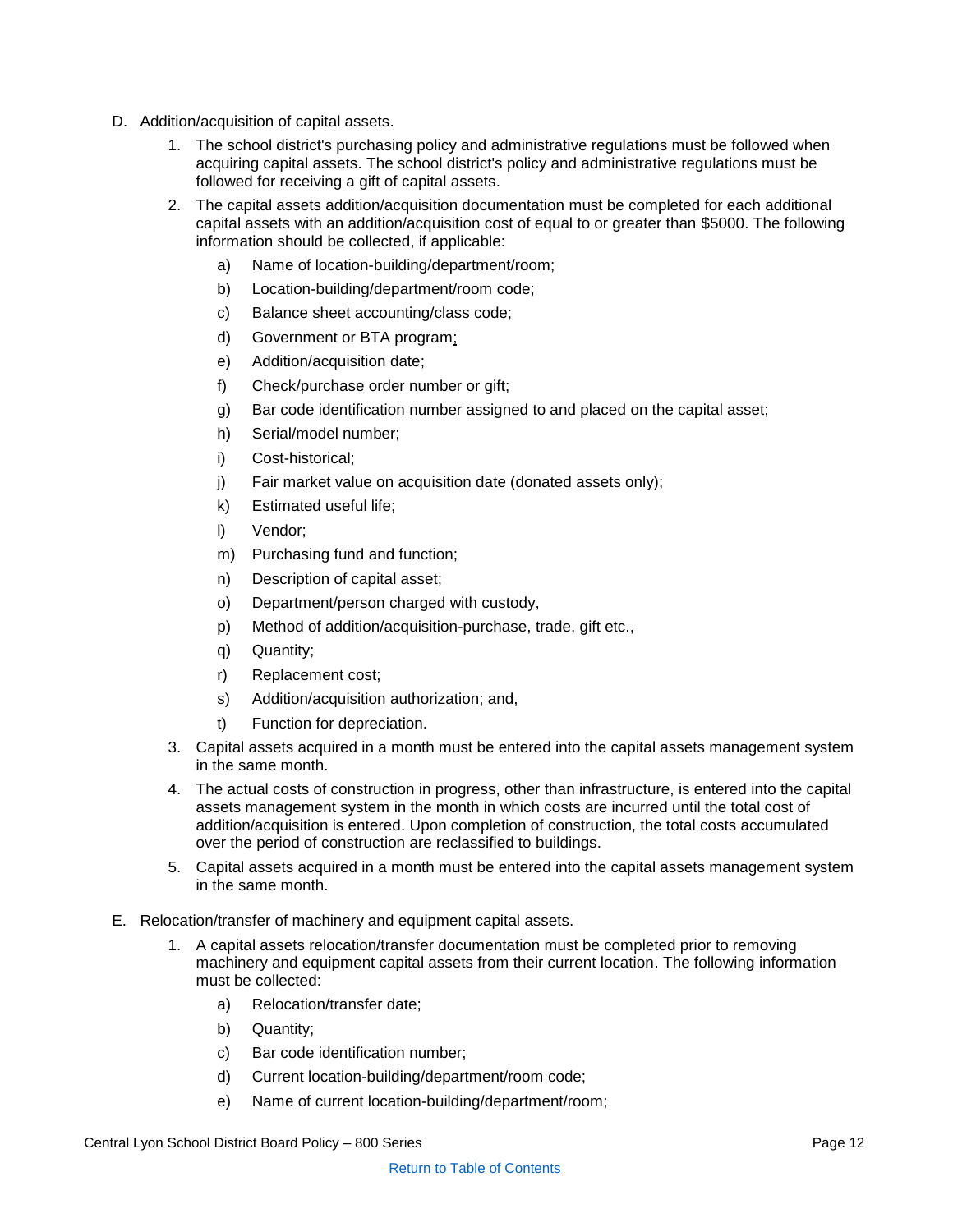- f) New location-building/department/room code;
- g) Name of new location-building/department/room;
- h) Date placed at new location-building/department/room;
- i) Department/person charged with custody; and
- j) Relocation/transfer authorization.
- 2. Capital assets relocated/transferred in a month must be entered into the capital assets management system in the same month.
- F. Disposal of capital assets
	- 1. A Capital Assets disposal documentation must be completed prior to disposing of real property. The following information must be collected:
		- a) Disposal date;
		- b) Quantity;
		- c) Bar code tag identification number;
		- d) Legal description,
		- e) Location/Address;
		- f) Purchaser;
		- g) Disposal methods for real property trade, sale, stolen, etc.; and,
		- h) Disposal authorization.
	- 2. Capital assets disposed of in a month must be entered into the capital assets management system in the same month.
	- 3. When assets are sold or disposed of, it is necessary to calculate and report a gain or loss in the statement of activities. The gain/loss is calculated by subtracting the net book value (historical cost less any accumulated amortization) from the net amount realized on the sale or disposal.
- G. Lost, damaged or stolen capital assets.
	- 1. A Lost, Damaged or Stolen Capital Assets Report must be completed when a capital asset has been lost, damaged or stolen. The following information must be collected:
		- a) Date of loss, damage or theft;
		- b) Employee/person discovering;
		- c) Quantity;
		- d) Description of capital asset;
		- e) Bar code tag identification number;
		- f) Location-building/department/room;
		- g) Description of loss, damage, etc.;
		- h) Filing of police report-yes or no;
		- i) Filing of insurance report-yes or no;
		- j) Sent for repair-yes or no;
		- k) Date returned from repair;
		- l) Date returned to location-building/department/room;
		- m) Department/person charged with custody; and,
		- n) Authorization.
	- 2. Capital assets damaged, lost or stolen in a month must be entered into the capital assets management system in the same month.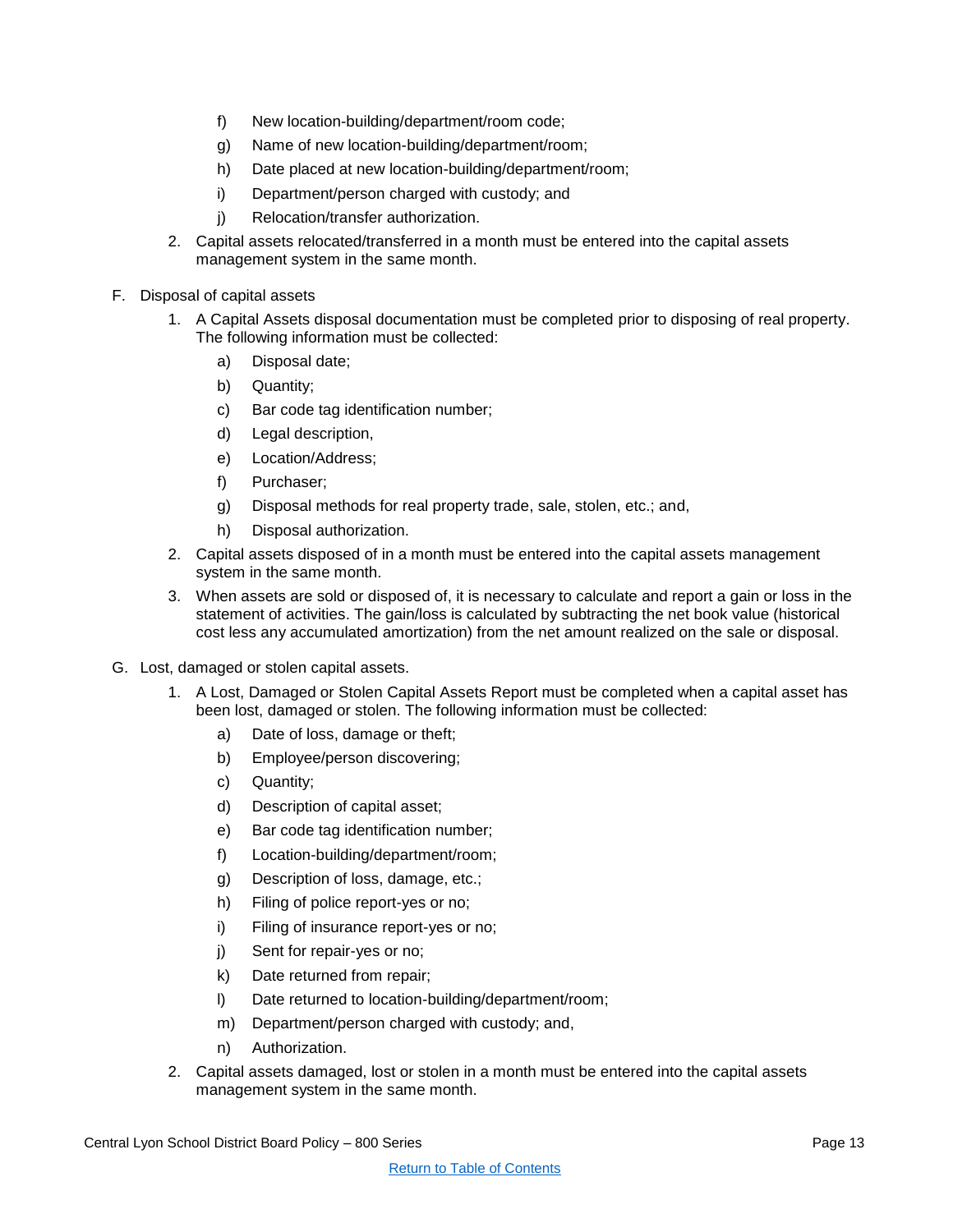- H. Capital assets reports
	- 1. Annual reports for June 30 each year.
		- a) Capital assets listing including the following items:
			- i. Balance sheet accounting/class code;
			- ii. Purchasing fund, function and depreciation function;
			- iii. Bar code tag identification number;
			- iv. Description of the capital asset;
			- v. Historical cost or other;
			- vi. Location;
			- vii. Current year depreciation/expense; and,
			- viii. Accumulated depreciation/amortization.
		- b) Capital assets listing by location/building;
		- c) Capital assets listing by department/employee/person charged with custody; and,
		- d) Capital assets listing by replacement cost.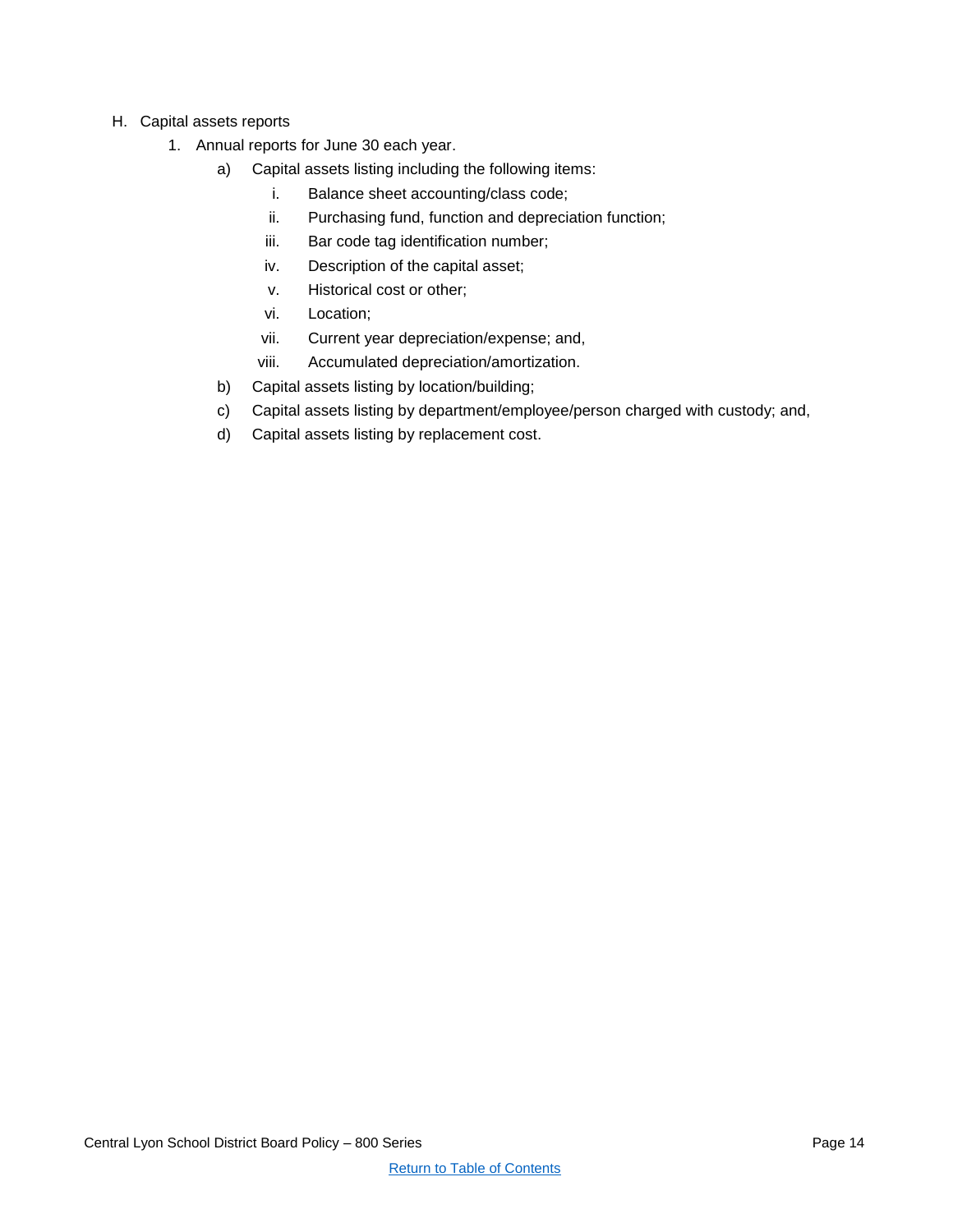# 802.4R2 CAPITAL ASSETS MANAGEMENT SYSTEM DEFINITIONS

<span id="page-14-0"></span>**Back trending/standard costing** - an estimate of the historical original cost using a known average installed cost for like units as of the estimated addition/ acquisition date. This cost is only applied to the capital assets initially counted upon implementation of the capital assets management system when the historical original cost cannot be determined. It is inappropriate to apply the back trending/standard costing method to any capital assets acquired after the assets management system implementation date.

**Balance sheet accounting/class codes** - the codes set out for assets in the Iowa Department of Education Uniform Accounting Manual. They are: 200-capital assets; 211- land and land improvements; 221-site improvements; 222-accumulated depreciation on site improvements; 231-buildings and building improvements; 232-accumulated depreciation on buildings and building improvements; 241-machinery and equipment; 242 accumulated depreciation on machinery and equipment, 251-works of art and historical treasures; 252 accumulated depreciation on works of art and historical treasures, 261-infrastructure, 262-accumulated depreciation on infrastructure, and 271-construction in progress.

**Book value** - the value of capital assets on the records of the school district, which can be the cost or, the cost less the appropriate allowances, such as depreciation.

**Buildings and building improvements** - a capital assets account reflecting the addition/acquisition cost of permanent structures owned or held by a government and the improvements thereon.

**Business-type activities –** one of two classes of activities reported in the government-wide financial statements. Business-type activities are financed in the whole or in part by fees charged to external parties for goods or services. These activities are usually reported in enterprise funds.

**Capital expenditures/expenses** - expenditures/expenses resulting in the addition/acquisition of or addition/acquisition to the school district's capital assets.

**Capital assets** - Capital assets with a value of equal to or greater than \$5000 based on the historical cost include: long-lived assets obtained or controlled as a result of past transactions, events or circumstances. Capital assets include buildings, construction in progress, improvements other than facilities, land, machinery and equipment, and intangible assets.

**Capitalization policy** - the criteria used by the school district to determine which capital assets will be reported as capital assets on the school district's financial statements and records

**Capitalization threshold** - The dollar value at which a government elects to capitalize tangible or intangible assets that are used in operations and that have initial useful lives extending beyond a single reporting period.

**Capitalized interest** - interest accrued and reported as part of the cost of the capital assets during the construction phase of a capital project. The construction phase extends from the initiation of pre-construction activities until the time the asset is placed in service.

**Construction in progress** - buildings in the process of being constructed other than infrastructure.

**Cost** - the amount of money or other consideration exchanged for goods or services.

**Depreciation/Amortization** - expiration in the service life of capital assets, other than wasting assets, attributable to wear and tear, deterioration, action of the physical elements, inadequacy and obsolescence. In accounting for depreciation/amortization, the cost of a capital asset, less any salvage value, is prorated over the estimated service life of such an asset, and each period is charged with a portion of such cost.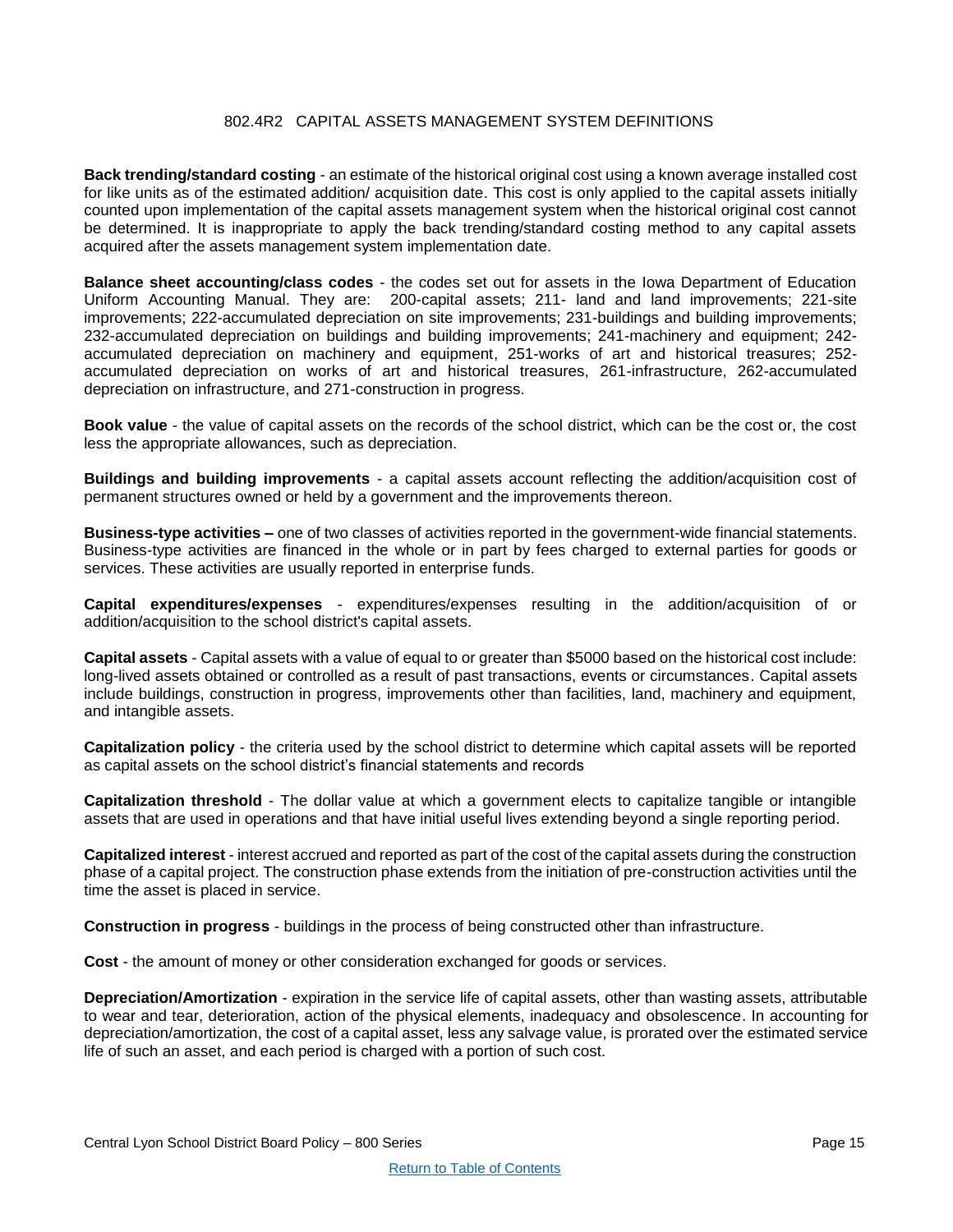**Fixtures** - attachments to buildings that are not intended to be removed and cannot be removed without damage to the buildings. Those fixtures with a useful life presumed to be as long as that of the building itself are considered a part of the building. Other fixtures are classified as machinery and equipment.

**General capital assets** - capital assets that are not capital assets of any fund, but of the governmental unit as a whole. Most often these capital assets arise from the expenditure of the financial resources of governmental funds.

**General capital assets account group (GFAAG**) - a self-balancing group of accounts established to account for capital assets of the school district, not accounted for through specific proprietary funds.

**Government activities** – activities generally financed through taxes, intergovernmental revenues, and other nonexchange revenues. These activities are usually reported in governmental funds and internal service funds.

**Government-wide financial statements** – Financial statements that incorporate all of a government's governmental and business-type activities, as well as its nonfiduciary component units. There are two basic government-wide financial statements the statement of net assets and the statement of activities. Both basic government-wide financial statements are presented using the economic resources measurement focus and the accrual basis of accounting.

**Historical (acquisition) cost** - the actual costs expended to place a capital asset into service. For land and buildings, costs such as legal fees, recording fees, surveying fees, architect fees and similar fees are included in the historical cost. For machinery and equipment, costs such as freight and installation fees and similar fees are included in the historical cost.

**Improvements** – In addition made to, or change made in, a capital asset, other than maintenance, to prolong its life or to increase the efficiency or capacity. The cost of the addition or change is added to the book value of the asset.

**Improvements other than buildings** - attachments or annexation to land that are intended to remain so attached or annexed, such as sidewalks, trees, drives, tunnels, drains and sewers. Sidewalks, curbing, sewers and highways are sometimes referred to as "betterments," but the term "improvements" is preferred.

**Infrastructure –** long-lived capital assets that normally are stationary in nature and normally can be preserved for a significantly greater number of years than most capital assets. Examples of infrastructure assets include; roads, bridges, tunnels, drainage systems, tater and sewer systems, dams, and lighting systems.

**Investment in general capital assets** - an account in the GFAAG representing the school district's investment in general capital assets. The balance in this account generally is subdivided according to the source of the monies that finance the capital assets addition/acquisition, such as general fund revenues and special assessments.

**Land and buildings** - real property owned by the school district.

**Machinery and equipment** - capital assets which maintain their identity when removed from their location and are not changed materially or consumed immediately (e.g., within one year) by use. Machinery and equipment are often divided into specific categories such as: transportation machinery and equipment which includes school buses and school district owned automobiles, trucks and vans; other motor machinery and equipment which includes lawn maintenance machinery and equipment, tractors, motorized carts, maintenance machinery and equipment, etc.; other machinery and equipment which includes furniture and machinery and equipment contained in the buildings whose original cost is equal to or greater than *(\$ capitalization threshold),* and capital assets under capital leases and capital assets being acquired under a lease/purchase agreement.

**Proprietary funds** – Funds that focus on the determination of operating income, changes in net assets (or cost recovery), financial position, and cash flows. There are two different types of proprietary funds: enterprise funds and internal service funds.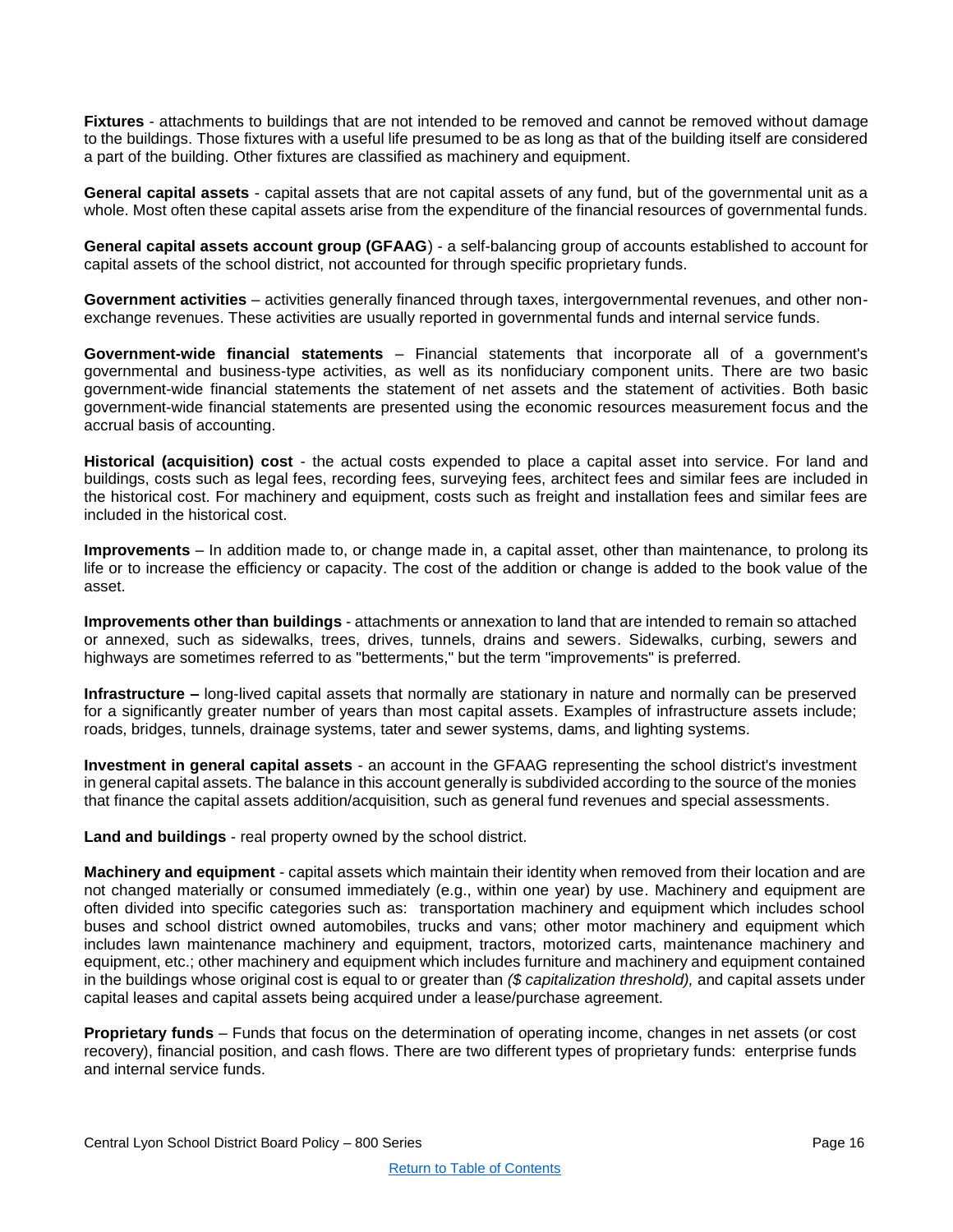**Replacement cost** - the amount of cash or other consideration required today to obtain the same capital assets or its equivalent.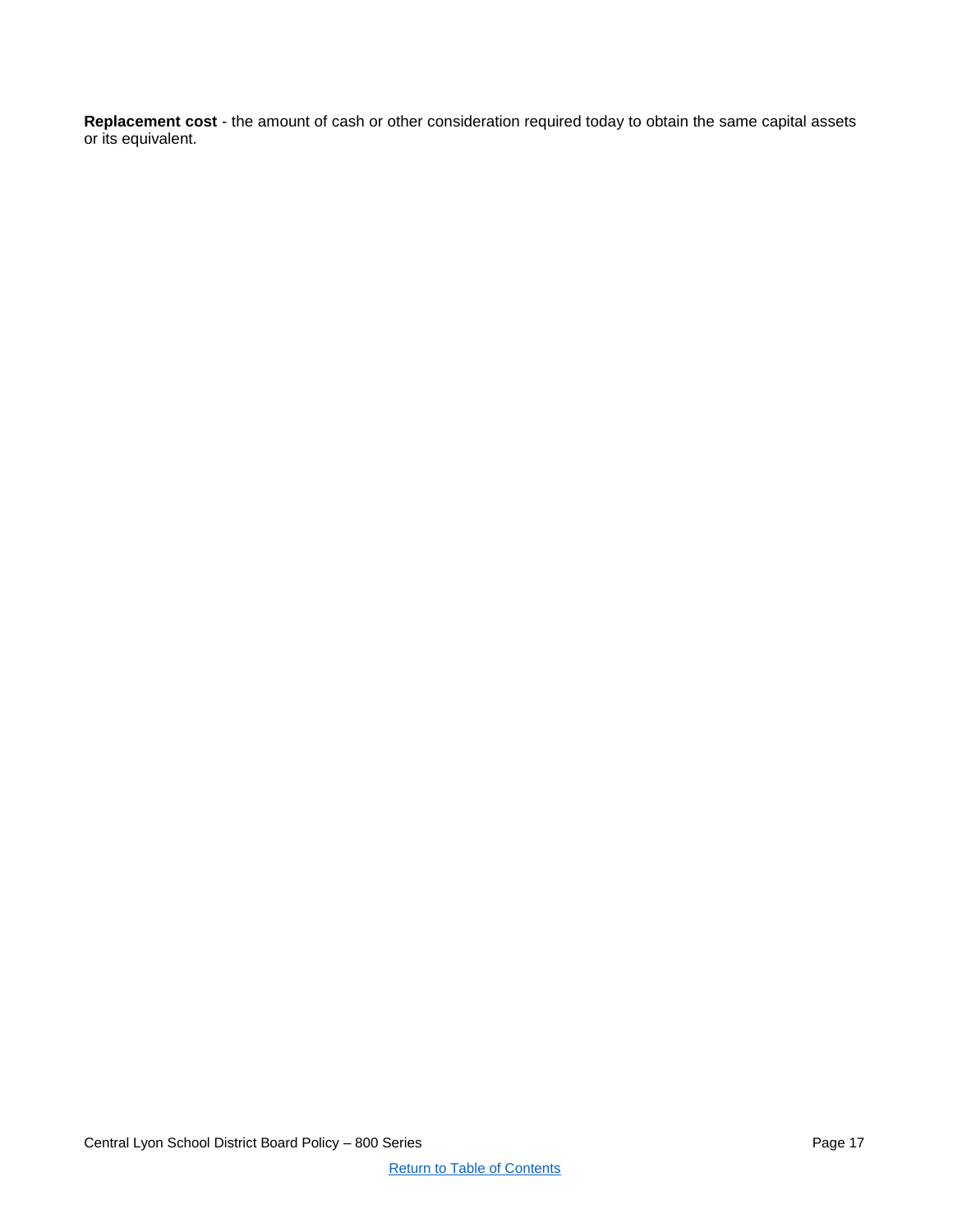# 802.5 BUILDINGS & SITES ADAPTATION FOR PERSONS WITH DISABILITIES

<span id="page-17-0"></span>The board recognizes the need for access to its buildings and sites by persons with disabilities. School district buildings and sites currently in use will be altered to be accessible to persons with disabilities unless the alteration would cause an undue hardship for the school district. Renovated and new buildings and sites shall be accessible to persons with disabilities.

It is the responsibility of the superintendent, upon board approval, to take the necessary action to ensure school district buildings and sites are accessible to persons with disabilities.

| Legal Reference: |              | 29 U.S.C. SS 621-634 (1994).<br>42 U.S.C. §§ 12101 et seq. (1994).<br>lowa Code chs. 104A; 216 (2003). |
|------------------|--------------|--------------------------------------------------------------------------------------------------------|
| Cross Reference: | 102<br>603.3 | Equal Educational Opportunity<br><b>Special Education</b>                                              |
|                  |              |                                                                                                        |

Approved 9/11/95 Reviewed 3/11/19 Revised 4/15/09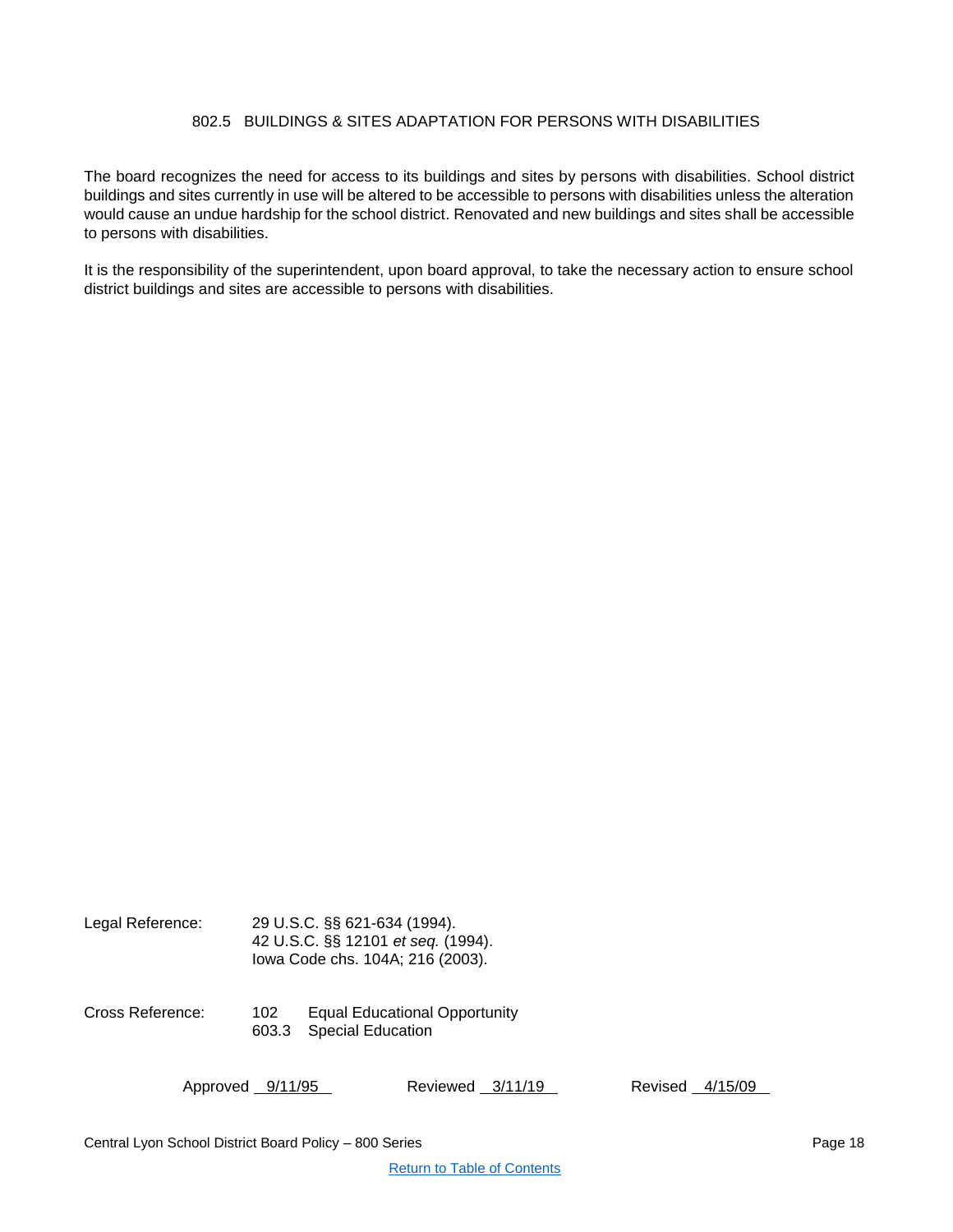# 802.6 VANDALISM

<span id="page-18-0"></span>The board believes everyone should treat school district buildings and sites and property with respect for the benefit of the education program. Users of school district property shall treat it with care. Employees discovering vandalism should report it to the building principal as soon as possible.

Persons suspected, found or proven to have destroyed or otherwise harmed school district property may be subject to discipline by the school district, if the person is under the jurisdiction of the school district, and may be reported to local law enforcement officials. Persons who are not under the jurisdiction of the school district and who are suspected, found or proven to have destroyed or otherwise harmed school district property shall be reported to the local law enforcement authorities.

Persons responsible for vandalism shall be disciplined and their parent or the person shall be liable for all costs to repair or replace the damaged property.

Legal Reference: Iowa Code § 279.8 (1995).

Cross Reference: 502 Students Rights and Responsibilities 903.4 Public Conduct on School District Premises

Approved 9/11/95 Reviewed 3/11/19 Revised 9/11/95

Central Lyon School District Board Policy – 800 Series Page 19 November 2008 19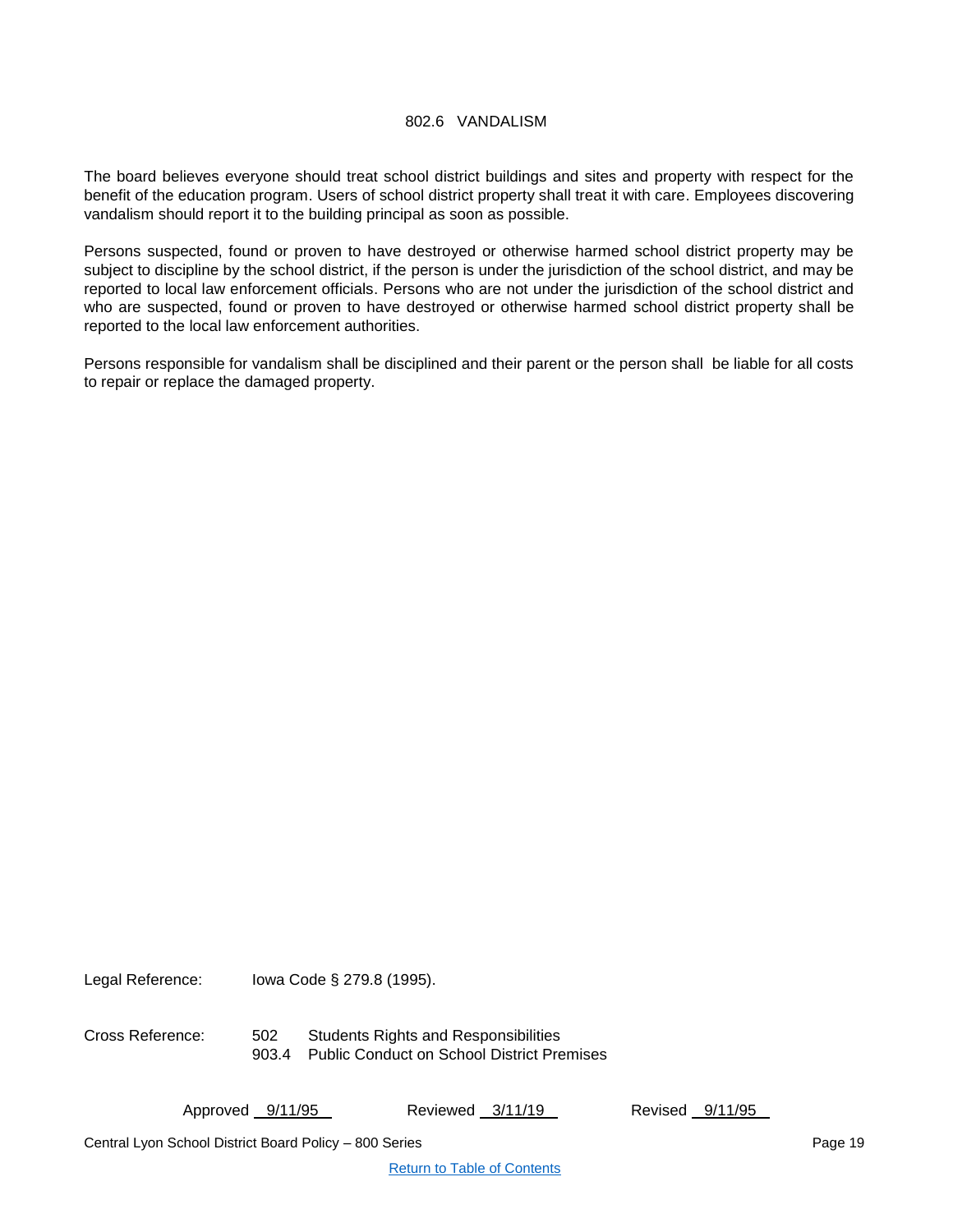# 802.7 ENERGY CONSERVATION

<span id="page-19-0"></span>In concert with the board's goal to utilize public funds in an effective and efficient manner, employees and students shall practice energy conservation methods when utilizing the school district's buildings and sites. These methods include, but are not limited to, turning off lights and equipment when not in use, reducing the temperature of the facility, particularly when it is not in use, and keeping windows and doors properly closed or open, depending upon the weather.

It shall be the responsibility of the superintendent to develop energy conservation guidelines for employees and students. Employees and students shall abide by these guidelines.

Legal Reference: Iowa Code §§ 279.44; 473.19-.20 (1995).

Cross Reference: 700 Purpose of Noninstructional and Business Services

Approved 9/11/95 Reviewed 3/11/19 Revised 9/11/95

Central Lyon School District Board Policy – 800 Series Page 20 November 2012 12:38 Page 20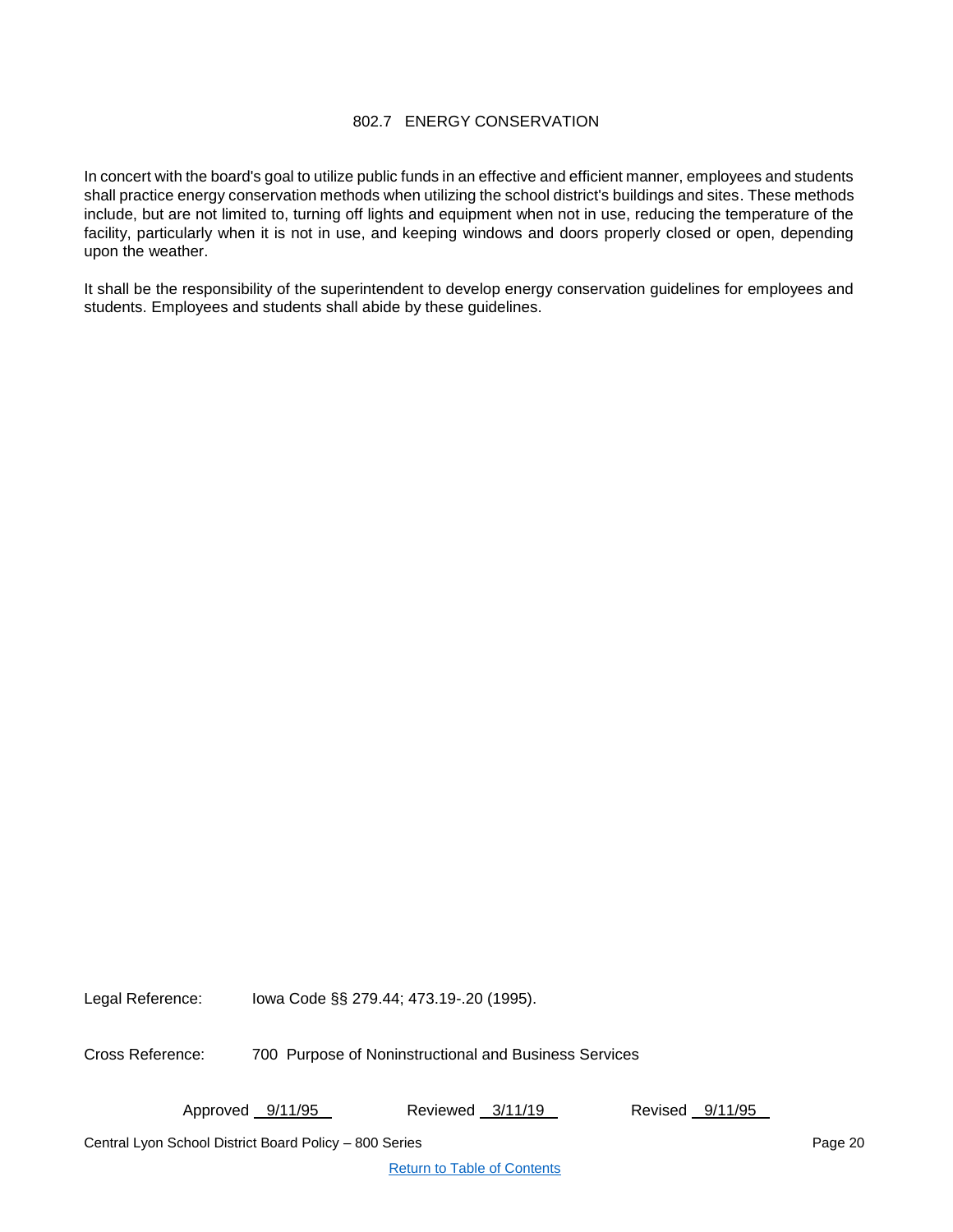# <span id="page-20-1"></span><span id="page-20-0"></span>**803 SELLING AND LEASING**

#### 803.1 DISPOSITION OF OBSOLETE EQUIPMENT

School property, such as equipment, furnishings, or supplies (hereinafter equipment), will be disposed of when it is determined to be of no further use to the school district. It is the objective of the school district in disposing of the equipment to achieve the best available price or most economical disposal.

Obsolete equipment or property other than real property having a value of less no more than \$25,000 may be sold or disposed of in a manner determined by the board. The superintendent has the discretion to use various procedures such as accepting bids, disposal, etc. For equipment that is determined to be a minimal value (less than the cost of advertising), it may be given away or thrown away. However, the sale or disposition of equipment, furnishings or supplies disposed of in this manner will be published in a newspaper of general circulation. The publication of the sale will be published with at least one insertion each week for two consecutive weeks. Any disposition other than a sale will be published once in same newspaper.

A public hearing will be held regarding the disposal of the equipment with a value of \$25,000 or more prior to the board's final decision. The board will adopt a resolution announcing the proposed sale or disposition and will publish notice of the time and place of the public hearing and the description of the property will be in the resolution. Notice of the public hearing will be published at least once, but not less than 10 days and not more than 20 days, prior to the hearing date unless otherwise required by law. Upon completion of the public hearing, the board may dispose of the equipment.

It is the responsibility of the superintendent to make a recommendation to the board regarding the method for disposing of equipment of no further use to the school district.

Legal Reference: Iowa Code §§ 24.9; 297.22-.25.

Cross Reference: 704 Revenue

705.1 Purchasing - Bidding 803 Selling and Leasing

Approved 9/11/95 Reviewed 9/13/21 Revised 9/13/21

Central Lyon School District Board Policy – 800 Series Page 21 November 2008 21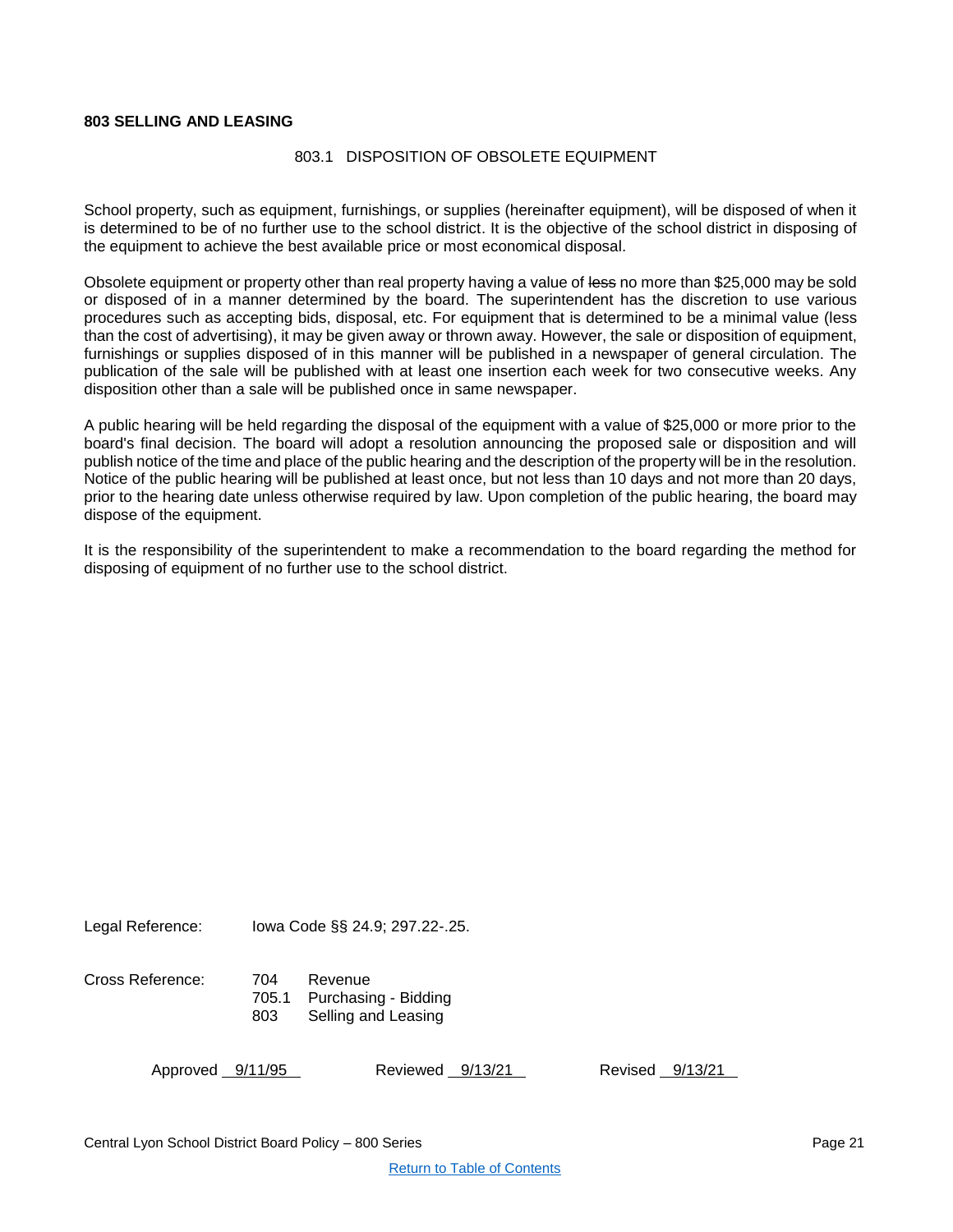# 803.2 LEASE, SALE OR DISPOSAL OF SCHOOL DISTRICT BUILDINGS & SITES

<span id="page-21-0"></span>Decisions regarding the lease, sale, or disposal of school district real property shall be made by the board. In making its decision the board will consider the needs of the education program and the efficient use of public funds.

Prior to its lease, sale, or disposal, real property, unless otherwise exempted, shall be appraised. Prior to the board's final decision regarding real property with a value of \$25,000 or more, a public hearing may be held.

In the case of a sale or lease of school district real property not being used for the education program, unless otherwise exempted, advertisements for bids shall be taken. If the bids received by the board are deemed inadequate, the board may decline to sell or lease the property and re-advertise.

In the case of the razing of a school district facility, at a cost of \$25,000 or more, the board will advertise and take bids for the purpose of awarding the contract for the project.

The superintendent shall be responsible for coordinating the action necessary for the board to accomplish the lease, sale, or disposal of school district real property, including student-constructed buildings. It shall also be the responsibility of the superintendent to make a recommendation to the board regarding the use of school district real property not being utilized for the education program.

Legal Reference: Iowa Code §§ 297.15-.25 (1995).

Cross Reference: 704 Revenue 705.1 Purchasing - Bidding 803 Selling and Leasing

| Approved <u>9/11/95</u> | Reviewed 3/11/19 | Revised 9/11/95 |  |
|-------------------------|------------------|-----------------|--|
|                         |                  |                 |  |

Central Lyon School District Board Policy – 800 Series Page 22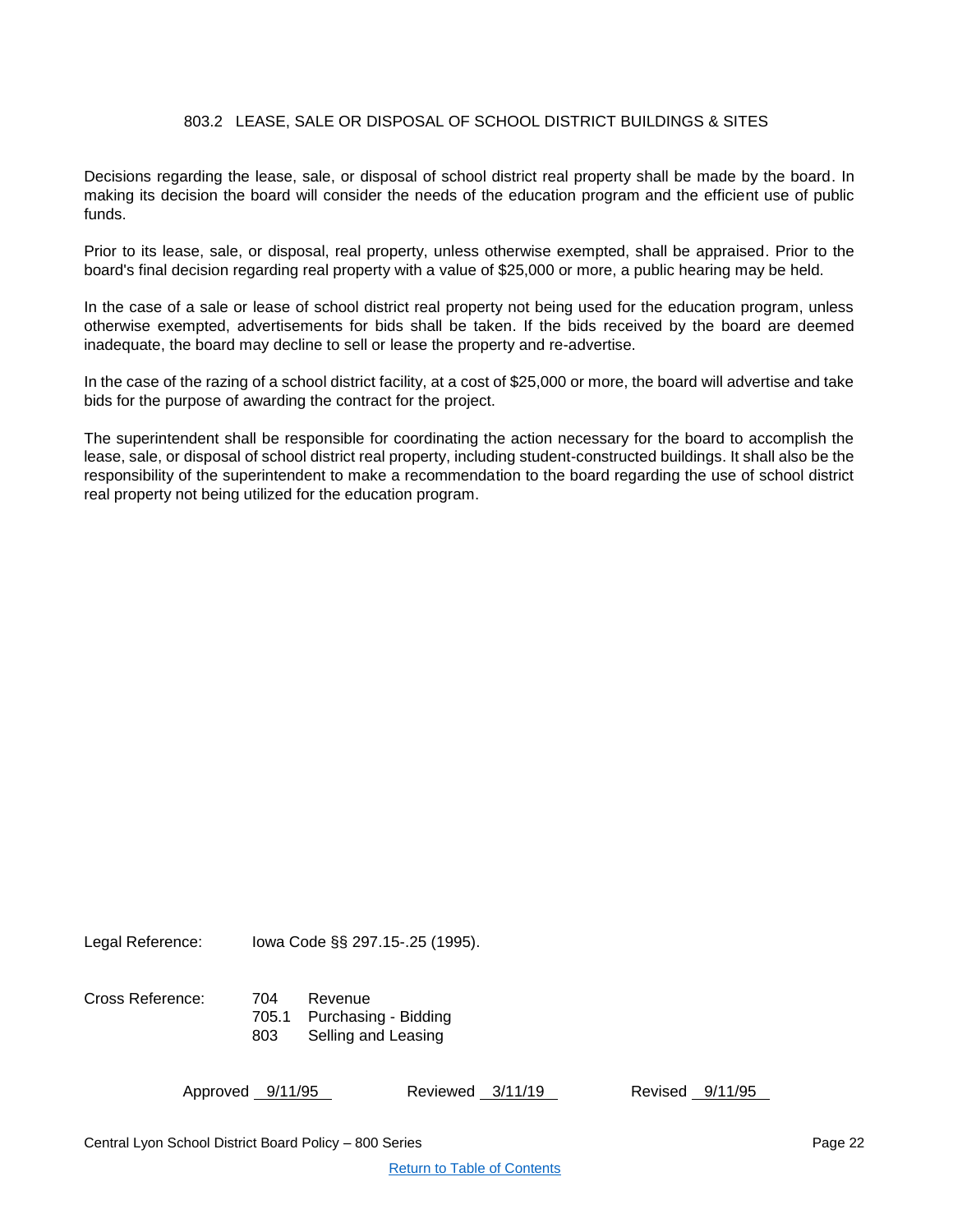# <span id="page-22-1"></span><span id="page-22-0"></span>**804 SAFETY PROGRAM**

# 804.1 SAFETY COORDINATOR

The Supervisor of building and grounds shall serve as the safety coordinator for the district. He or she shall work with building principals, instructional, and support personnel in each building, make recommendations, take action to promote safety, conduct periodic safety inspections, and prepare necessary reports to the board, state, and federal agencies.

Approved 9/11/95 Reviewed 3/11/19 Revised 9/11/95

Central Lyon School District Board Policy – 800 Series Page 23 Page 23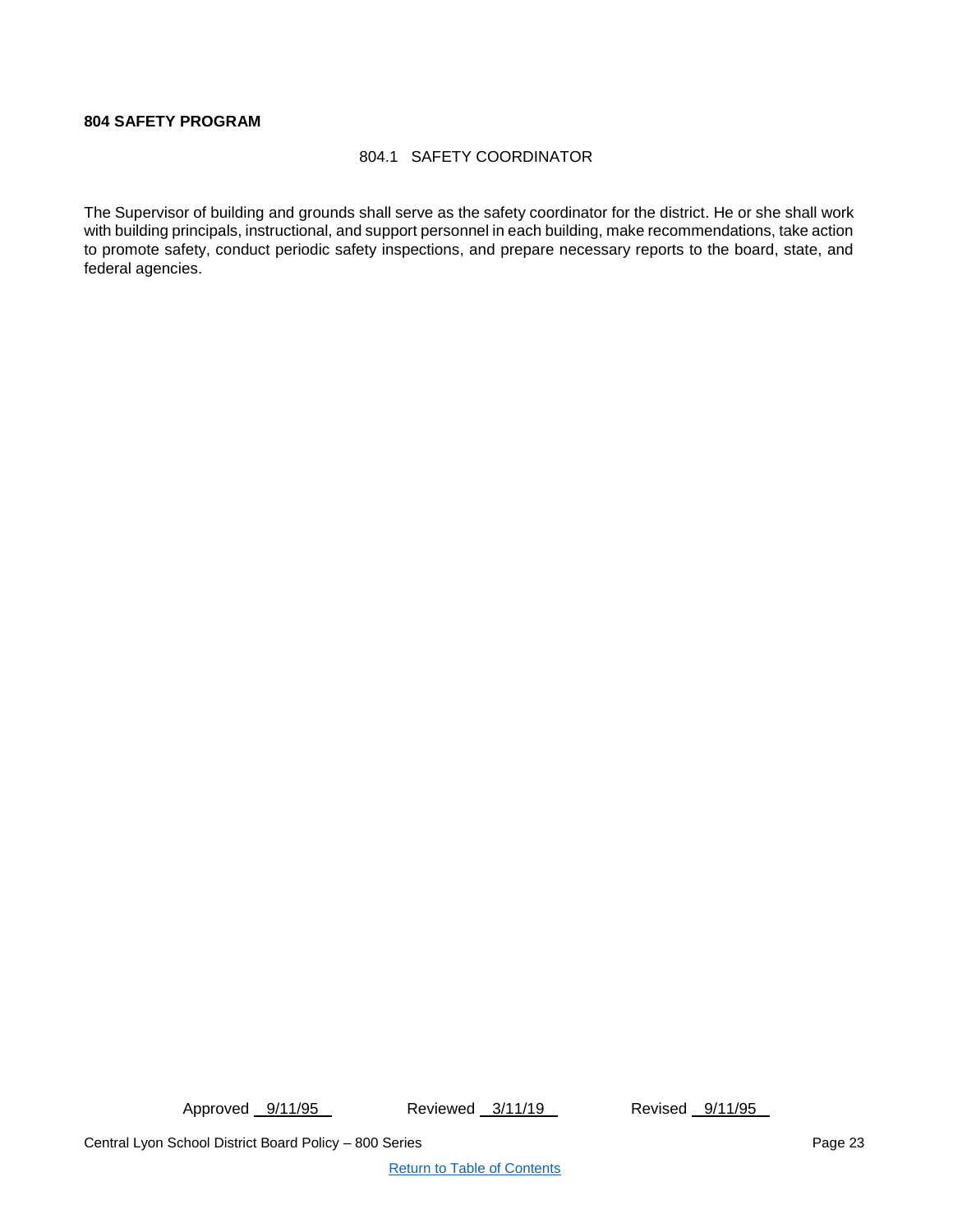# 804.2 DISTRICT EMERGENCY OPERATIONS PLANS

<span id="page-23-0"></span>The safety and security of the school community is paramount to Central Lyon School District. While there is no absolute guarantee of safety, it is the goal of the district to encourage and support a physically secure learning and working environment within its buildings. The district shall work in conjunction with community stakeholders including local emergency management coordinators and local law enforcement agencies to create emergency operations plans for all district buildings and school buildings where students are educated.

The superintendent *or their designee,* shall be responsible for the development, review and implementation of the district emergency operations plan. The plan shall include procedures for transmitting alerts regarding emergency situations to school personnel, students, and employers for non-school employees whose presence is regularly required in the school building. The emergency operations plan shall be updated and reviewed annually by the Board and shall address responses to natural disasters, active shooter scenarios and other emergencies as determined by the district. The emergency operations plans are confidential and shall not be subject to disclosure under Iowa Code Chapter 22. However, the district shall publish procedures for students, school personnel, parents, and family members to report possible safety threats on school grounds and at school activities.

The administration shall hold annual emergency operations drills at each district building covered by an emergency operations plan in accordance with law. The district shall determine which school personnel shall participate and whether local law enforcement and students participate in annual drills.

Legal Reference: Iowa Code 280.30

Cross Reference: 800 Objectives of Building and Sites

Approved 9/11/95 Reviewed 3/11/19 Revised 2/11/19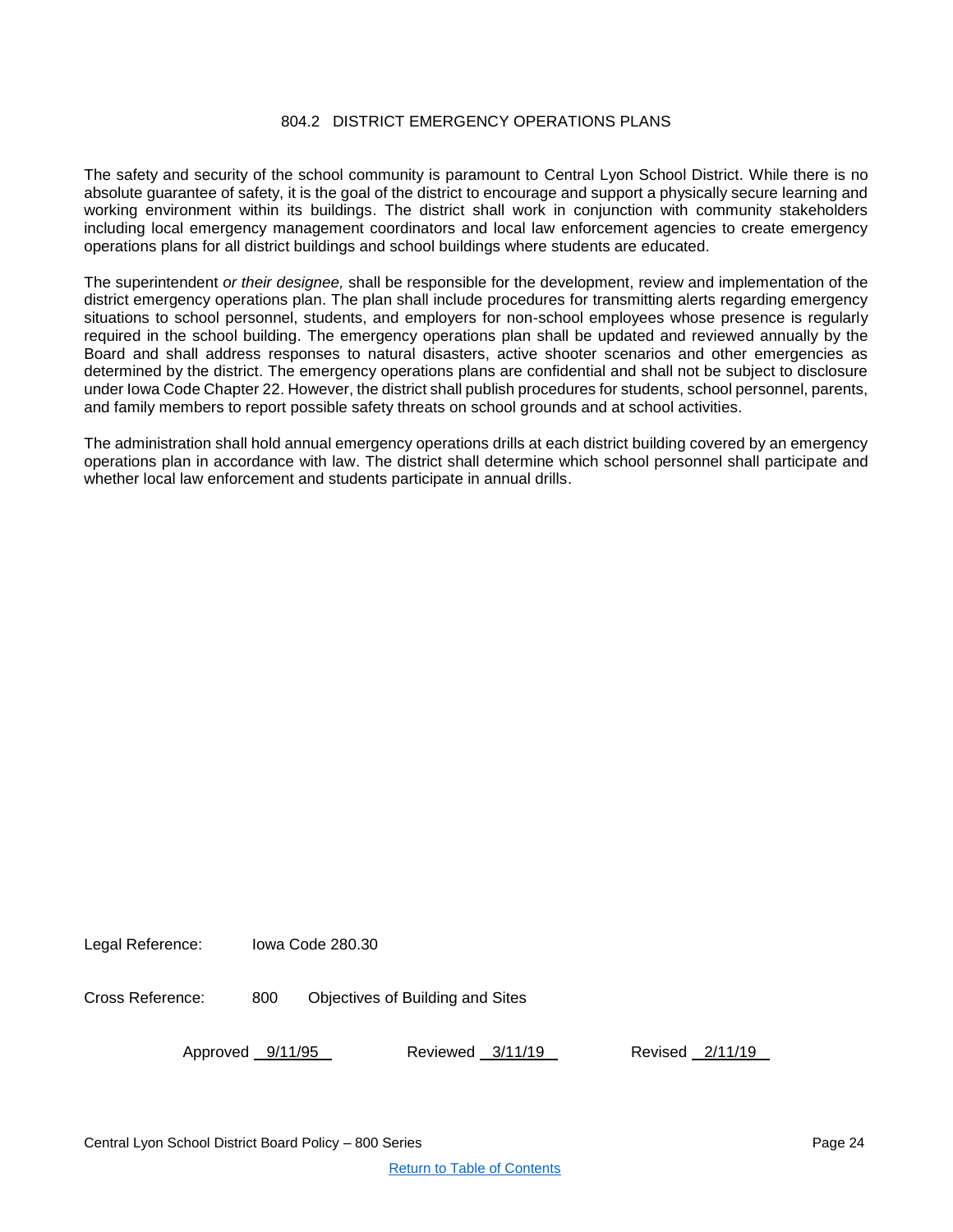## 804.4 BOMB THREATS

<span id="page-24-0"></span>As soon as a bomb threat is reported to the administration, the school district facility should be cleared immediately. A thorough search will be made by the appropriate school district or law enforcement officials. Employees and students shall remain outside the school district facility until it is determined that danger no longer exists.

It shall be the responsibility of the superintendent to file a report and keep a report of each incident for the school district records.

In the event that considerable class time is lost due to bomb threats, the superintendent may determine to makeup missed time.

Legal Reference: Iowa Code § 279.8 (1995).

Cross Reference: 804 Safety Program

Approved 9/11/95 Reviewed 3/11/19 Revised 9/11/95

Central Lyon School District Board Policy – 800 Series Page 25 Page 25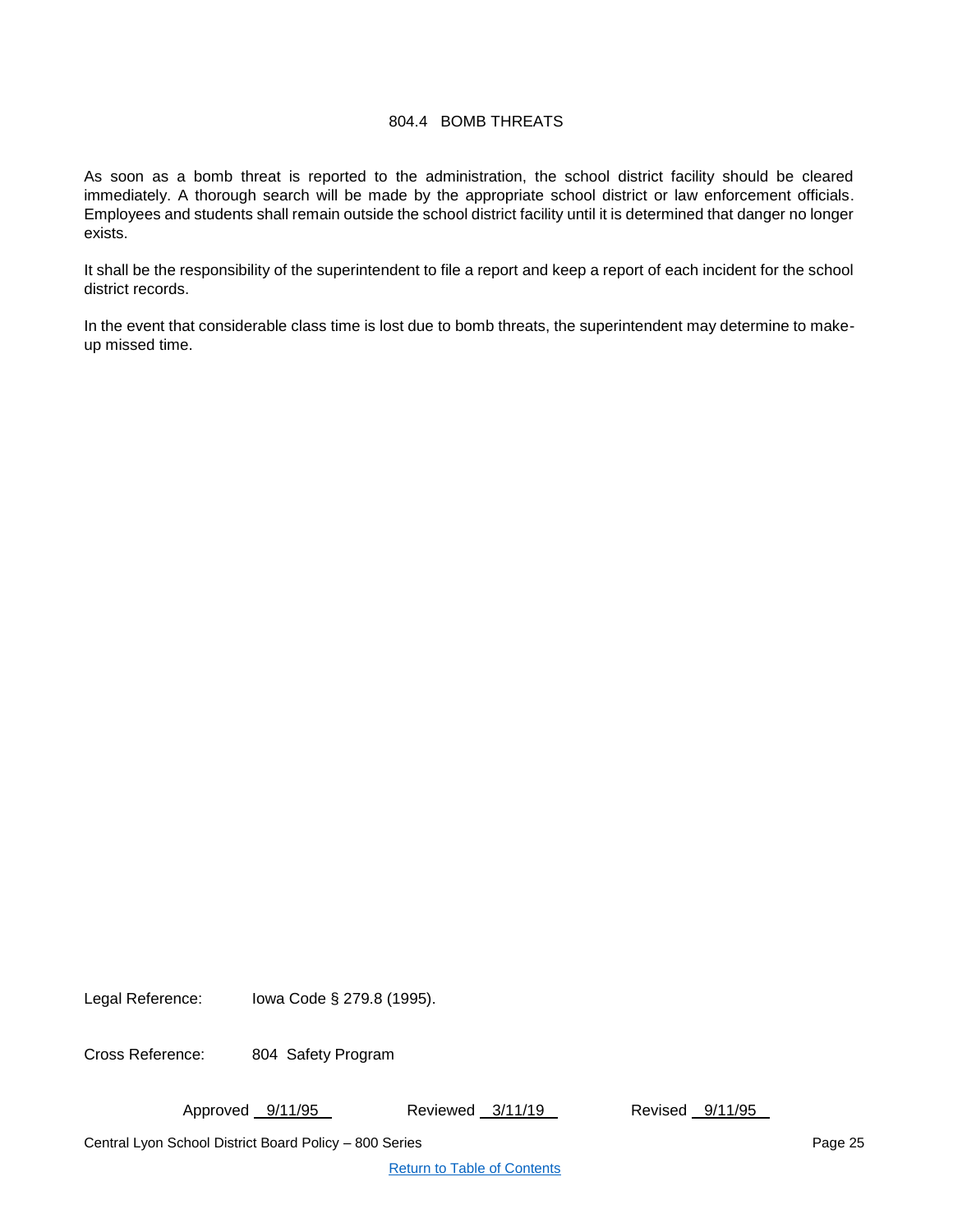# 804.5 STOCK EPINEPHRINE AUTO-INJECTOR SUPPLY

<span id="page-25-0"></span>The Central Lyon Community School District seeks to provide a safe environment for students, staff, and visitors who are at risk of severe allergic reactions. Therefore, it is the policy of the district to annually obtain a prescription for epinephrine auto-injectors from a licensed health care professional, in the name of the school district, for administration by a school nurse or personnel trained and authorized to a student or individual who may be experiencing an anaphylactic reaction.

**Procurement and maintenance of supply:** The district shall stock a minimum of one pediatric dose and one adult dose epinephrine auto-injector for each school building. The supply of such auto-injectors shall be maintained in a secure, dark, temperature-controlled location in each school building.

The School Nurse shall routinely check stock epinephrine auto-injectors and document in a log monthly:

- The expiration date;
- Any visualized particles; or
- Color change.

The employee shall be responsible for ensuring the district replaces, as soon as reasonably possible, any logged epinephrine auto-injector that is used, close to expiration, or discolored or has particles visible in the liquid.

**Training:** A school nurse or personnel trained and authorized may provide or administer an epinephrine autoinjector from a school supply to a student or individual if the authorized personnel or school nurse reasonably and in good faith believes the student or individual is having an anaphylactic reaction. Training to obtain a signed certificate to become personnel authorized to administer an epinephrine auto-injector shall consist of the requirements established by law.

Authorized personnel will be required to provide a procedural skills demonstration to the school nurse demonstrating competency in the administration of stock epinephrine auto-injectors to retain authorization to administer stock epinephrine auto-injectors if the following occur:

- Failure to administer an epinephrine auto-injector to a student or individual by proper route, failure to administer the correct dosage, or failure to administer an epinephrine auto-injector according to generally accepted standards of practice ("medication error"); or
- Accidental injection of an epinephrine auto-injector into a digit of the authorized personnel administering the medication ("medication incident").

**Reporting:** The district will contact emergency medical services (911) immediately after a stock epinephrine autoinjector is administered to a student or individual. The school nurse or authorized personnel will remain with the student or individual until emergency medical services arrive.

Within 48 hours, the district will report to the Iowa Department of Education:

- Each medication incident with the administration of stock epinephrine;
- Each medication error with the administration of stock epinephrine; or
- The administration of a stock epinephrine auto-injector.

As provided by law, the district, board, authorized personnel or school nurse, and the prescriber shall not be liable for any injury arising from the provision, administration, failure to administer, or assistance in the administration of an epinephrine auto-injector provided they acted reasonably and in good faith.

The superintendent may develop an administrative process to implement this policy.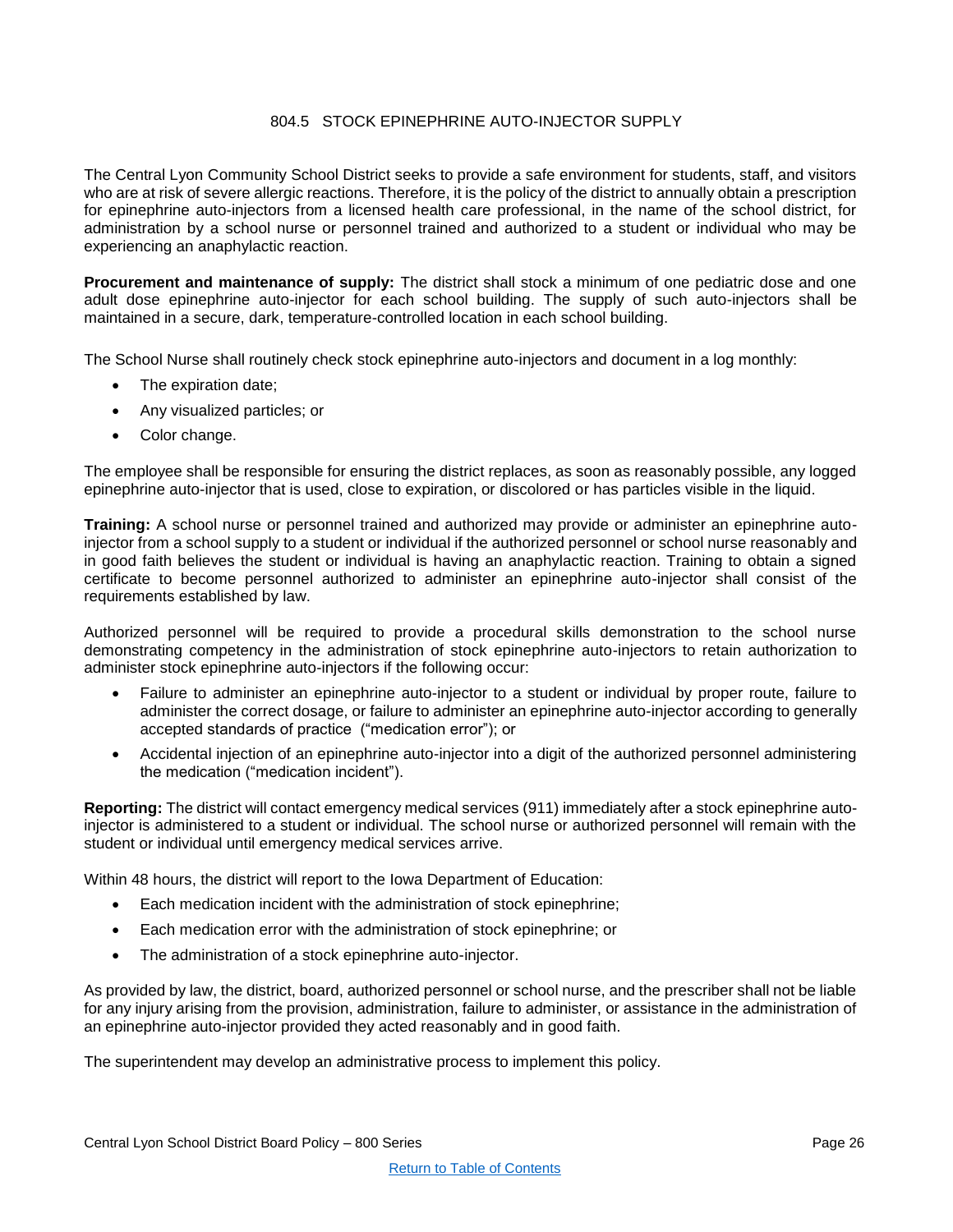Legal Reference: Iowa Code §§ 135.185; 279.8. 281 I.A.C. 14.3. Cross Reference: 507.2 Administration of Medication Approved 9/12/16 Reviewed 3/11/19 Revised 9/12/16

Central Lyon School District Board Policy – 800 Series Page 27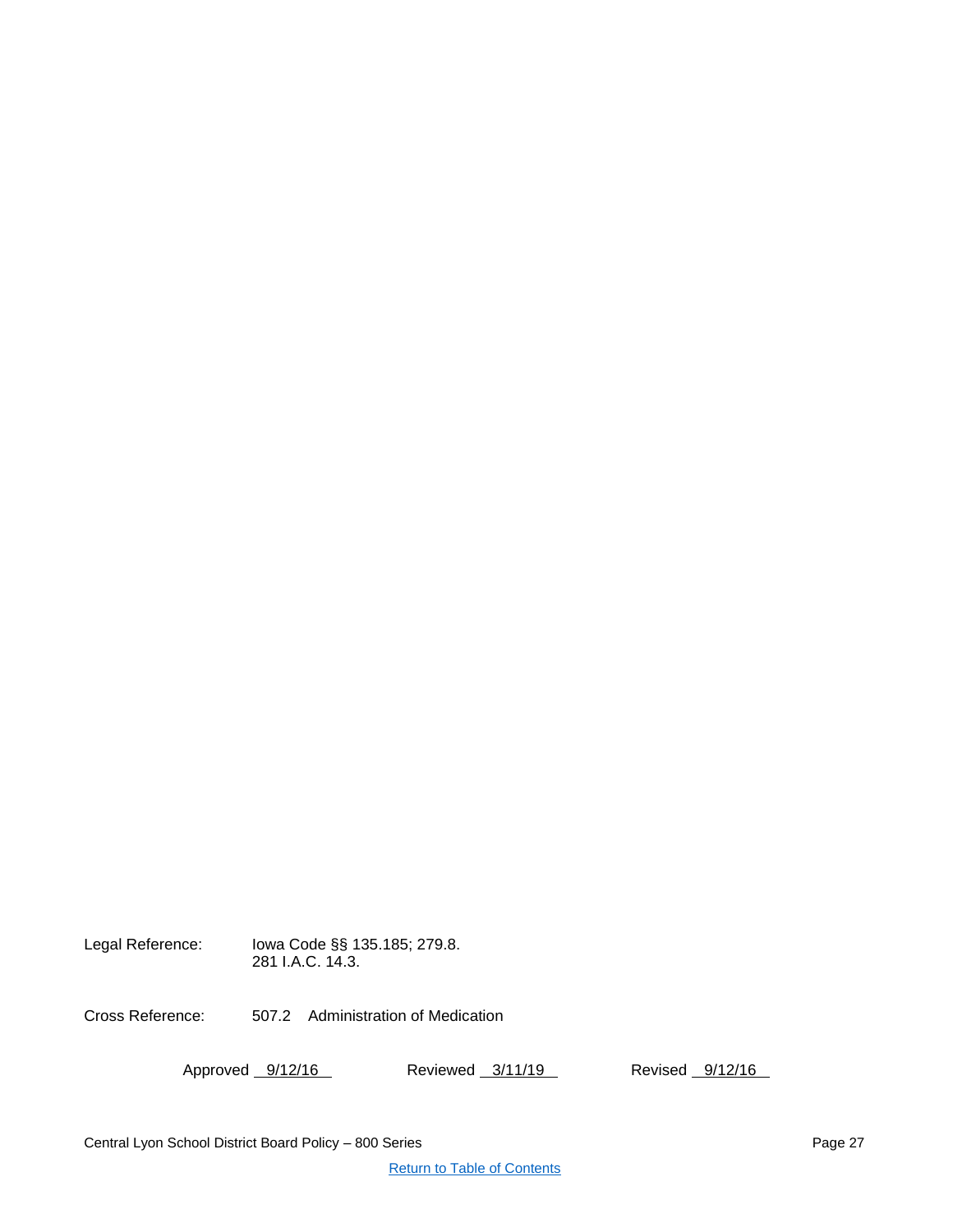# 804.6 USE OF RECORDING DEVICES ON SCHOOL PROPERTY

#### <span id="page-27-0"></span>**District-Generated Recordings**

The district believes in the importance of providing a safe and enriching learning environment possible for its students. The district uses digital recording devices on school property including school transportation vehicles to help protect the safety of district students, employees and community members; and to safeguard district property which is funded using public resources. Additionally, district-generated recordings of students engaging in the district's educational and extracurricular programs can be essential to engage positively with the school community and promote the value of public education.

In order to balance privacy and safety interests, no recording devices will be utilized on district property where individuals maintain a reasonable expectation of privacy. These areas include but are not limited to: the school nurse's office, restrooms, locker rooms, changing areas, lactation spaces and employee break areas.

Recordings of students have the potential to be considered education records. Any recordings will be maintained and accessed in compliance with the requirements of the Family Education Rights and Privacy Act and the district's policy on student records.

Recordings will be digitally maintained and stored for an appropriate amount of time to maintain the safety of the educational environment and to safeguard district property, after which they will be destroyed. The superintendent or superintendent's designee will establish any necessary regulations related to the secure storage, maintenance, viewing and destruction of digital recordings.

#### **Non-District Generated Recordings**

The use of non-district owned recording devices on school property and at school events will be regulated. Students, parents and community members will not be permitted to take recordings of other students or employees during school hours unless the recording is authorized in advance by building administration. Students and employees found to violate this policy will be subject to disciplinary measures consistent with board policy and applicable student and employee handbooks. This policy will not be construed or enforced in a way that infringes on employee activity otherwise protected by law.

It is important to foster a community spirit and sense of unity within the district. However, the district acknowledges that not every student or staff member feels comfortable or safe being recorded. At district-sponsored extracurricular events and activities, the use of non-district owned recording devices by the public may be monitored by administration if a concern is made known to district administration by a student, employee or parent. Any individuals determined to be making recordings considered bothersome to students or staff may be asked to stop or destroy their recording and may be asked to leave the event.

| Legal Reference: | 20 USC 1232<br>lowa Code $\S$ § 279.8 |
|------------------|---------------------------------------|
|                  |                                       |

Cross Reference: 506.1 Student Records

| Approved | 10/11/21 |
|----------|----------|
|          |          |

Approved 10/11/21 Reviewed 10/11/21 Revised 10/11/21

Central Lyon School District Board Policy – 800 Series Page 28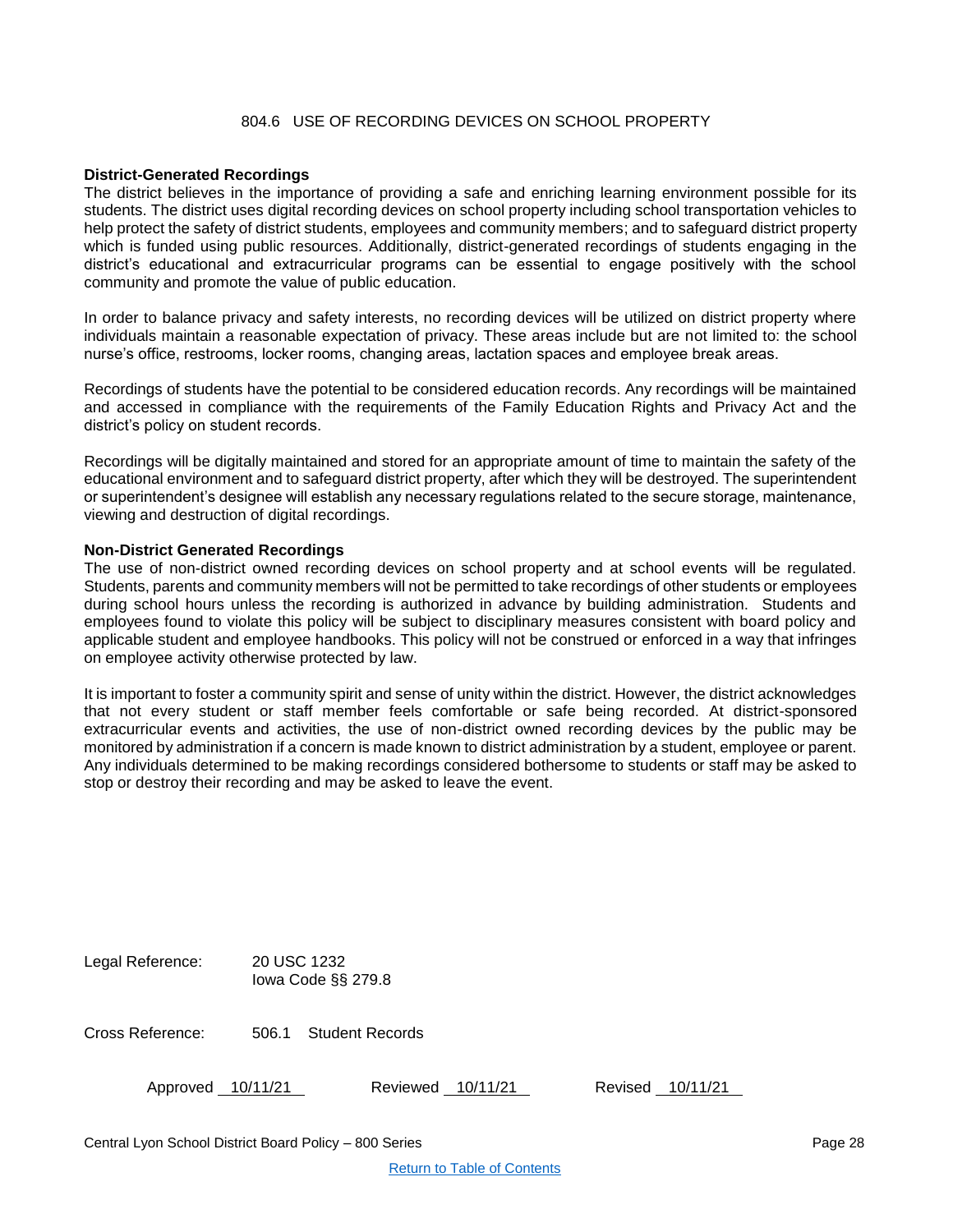# <span id="page-28-0"></span>804.6R1 USE OF DISTRICT OWNED RECORDING DEVICES ON DISTRICT PROPERTY REGULATION

The board supports the use of recording devices on district property as a means to monitor and maintain a safe environment for students and employees. District property includes district-owned land, buildings, vehicles, buses and any other property as needed. The contents of the recordings may be used as evidence in a student or employee disciplinary proceeding.

#### **Student Records**

The content of the recordings may be a student record subject to federal and state law, board policy and administrative regulations regarding confidential student records. Generally, surveillance video that does not capture any specific incident is not a student record or personnel record and may be disclosed as a public record upon request. Only those persons with a legal basis or legitimate educational purpose may view the recordings. In most instances, individuals with a legitimate educational purpose may be the superintendent, building principal, classroom teacher, transportation director, bus driver, HR director and special education staffing team. A parent may inspect, review or be informed of the content of the recording without consent from any student or parent of a minor student also shown in the recording, whether the student is a bystander to an incident or directly involved. The district may, but is not obligated by law, to provide a copy of a recording to a parent or student upon request. A recording during a school-sponsored trip, such as an athletic event, may also be accessible to the sponsor or coach of the activity. If the content of the recording becomes the subject of a student disciplinary proceeding, it will be treated like other evidence in the proceeding.

#### **Notice**

The school district will annually provide the following notice to students, employees, and parents:

The Central Lyon Community School District Board of Directors has authorized the use of recording devices on school district owned property. The recording devices will be used to enhance safety and security within the educational environment. Students, employees, and parents are hereby notified that the content of the recording may be used in a student or employee disciplinary proceeding. The content of the recordings may be considered confidential student records and will be retained with other student records. Recordings will only be retained if necessary for use in a student or employee disciplinary proceeding or other matter as determined necessary by the administration. Parents may request to view the recording of their child.

The following notice will also be placed on all school buses equipped with recording devices:

This building/bus is equipped with a recording /audio monitoring system.

#### **Review of Recording Devices**

The school district will review the recordings when necessary, as a result of an incident reported by an employee or student. The recordings may be re-circulated for erasure after 14 days.

If not public records, the viewing of the recordings is limited to the individuals having a legitimate educational purpose. A written log, as appropriate, may be kept of those individuals viewing the recordings stating the time, name of individual viewing and the date the recordings was viewed.

#### **Student Conduct**

Students are prohibited from tampering with the recording devices on the school property. Students found in violation of this regulation will be disciplined in accordance with the school district discipline policy and Good Conduct Rule and will reimburse the school district for any repairs or replacement necessary as a result of the tampering.

#### **Employee Conduct**

District-generated recordings may be used as evidence in employee disciplinary matters, as appropriate. Employees are prohibited from tampering with recording devices on school property. Employees found to be in violation of this regulation will be subject to disciplinary action as outlined in the employee handbook and relevant board policies.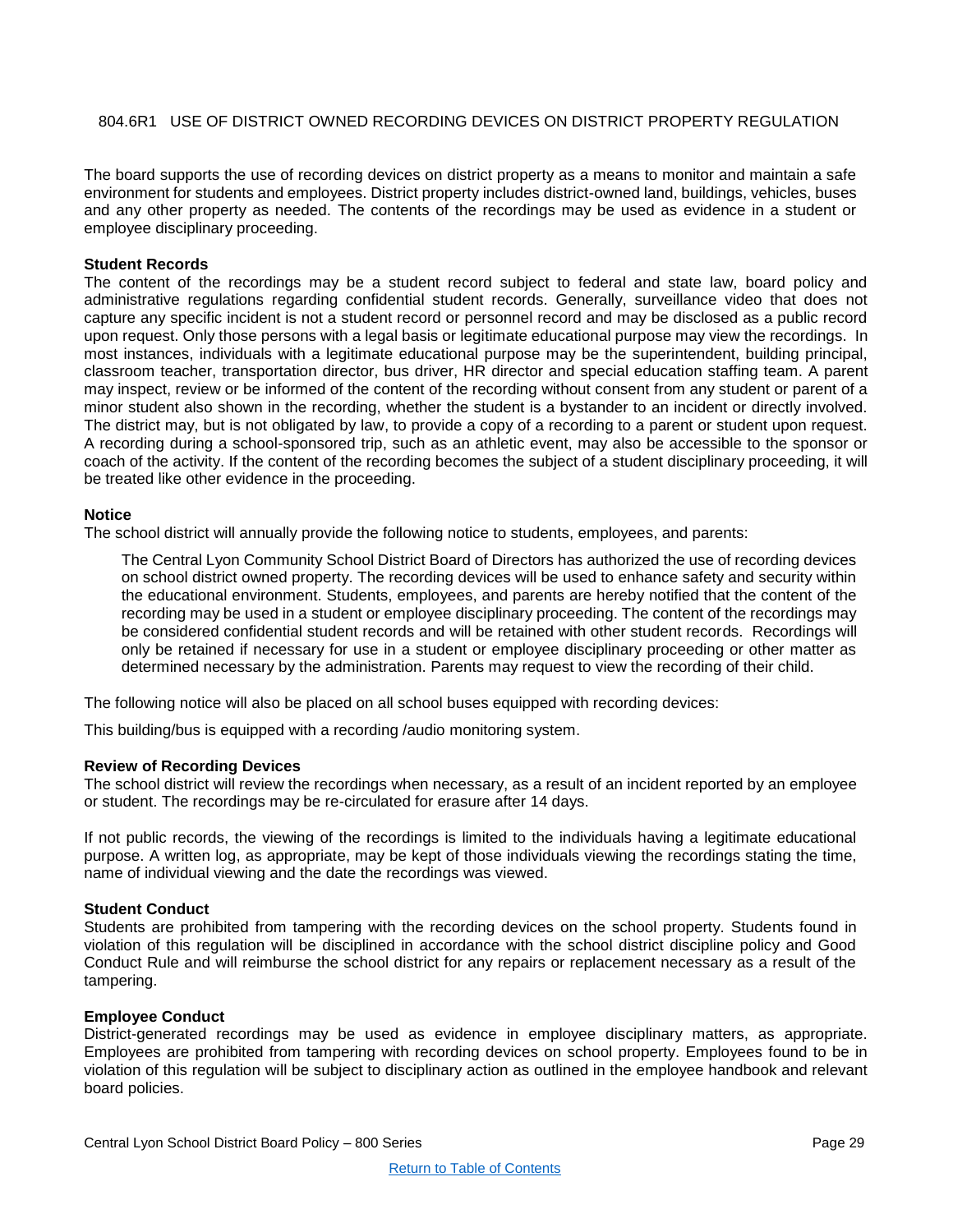# 804.7 HAZARDOUS MATERIALS & ASBESTOS CONTAINING MATERIAL

<span id="page-29-0"></span>In the event the use of a product which could be a health hazard is questionable, it will be approved by the district Superintendent or his/her designee prior to usage.

1. The Building Principals and staff will continue vigilance regarding the safe use of potentially toxic substances in their curriculum areas.

2. Building Principals will continue to monitor course offerings and prevent the introduction of any and all suspected carcinogenic materials.

3. Materials identified for use in classrooms and laboratories will be examined for potential toxic effects and substitutions be made at the recommendation of the classroom teacher. Student use of toxic materials will be stringently limited and monitored at all times by classroom teacher.

4. Purchase, storage, and disposal of toxic substances will be monitored by the appropriate building principals and supervisor of building and grounds.

5. The regular disposal of excess, dangerous chemicals will be accommodated by neutralization with a proper base and flushing with copious amounts of water at the end of the learning unit or other approved methods of disposal which meet state and federal statutes and guidelines.

804.5 ASBESTOS CONTAINING MATERIAL

Friable and non-friable asbestos containing materials will be maintained in good condition and appropriate precautions will be followed when the material is disturbed. If there is a need to replace asbestos it will be replaced with non-asbestos containing materials. Each school building will maintain a copy of the asbestos management plan.

The school district will appoint and train appropriate employees as necessary.

| Legal Reference: |              | 20 U.S.C. §§ 3601 et seq. (1988).<br>40 C.F.R. Pt. 763 (1993).<br>lowa Code §§ 279.52-.54 (1995). |
|------------------|--------------|---------------------------------------------------------------------------------------------------|
| Cross Reference: | 403.4<br>802 | Hazardous Chemical Disclosure<br>Maintenance, Operation and Management                            |

| Approved 9/11/95 | Reviewed 3/11/19 | Revised 9/11/95 |  |
|------------------|------------------|-----------------|--|
|                  |                  |                 |  |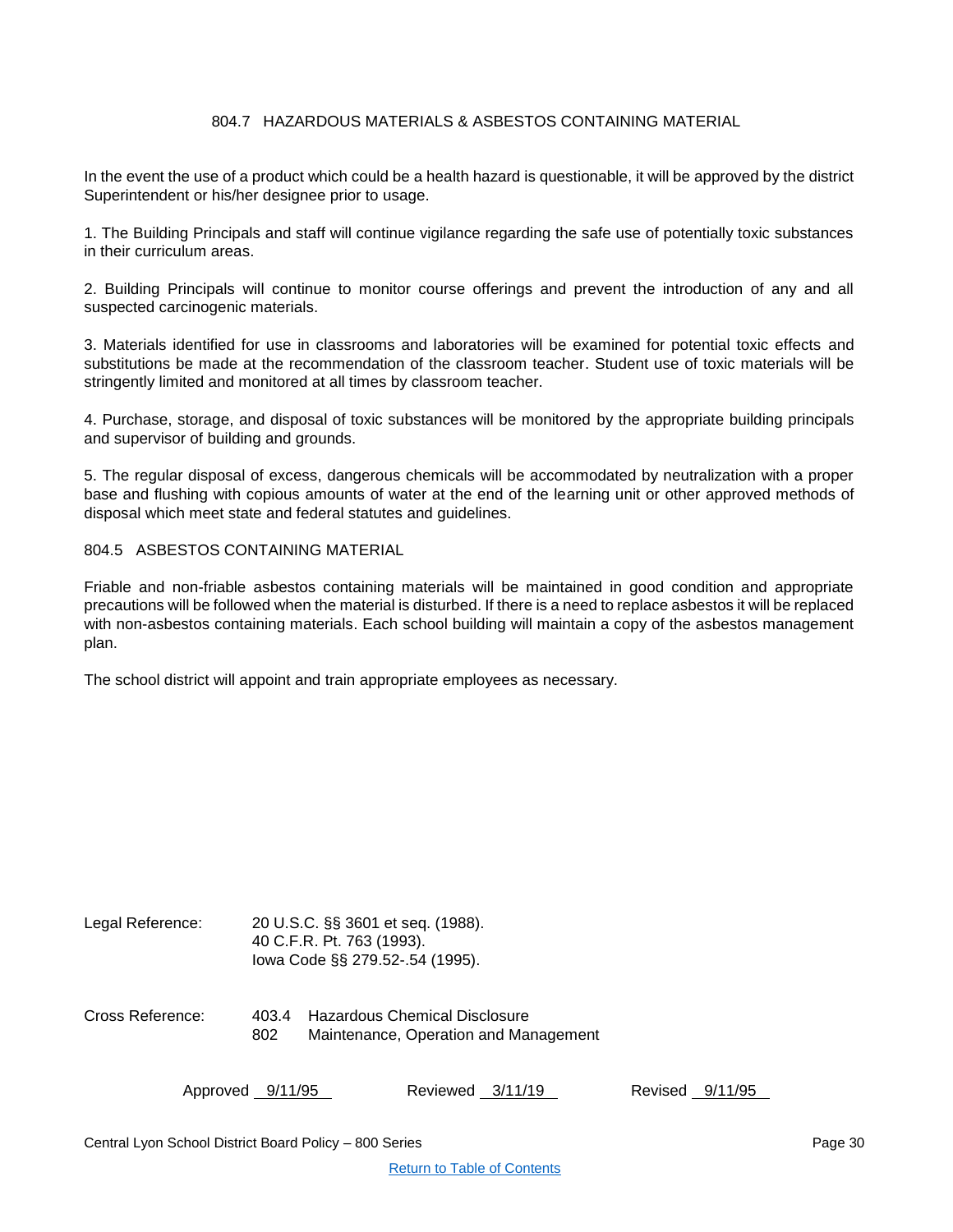# 804.8 TOXIC SUBSTANCES AND INFECTIOUS AGENTS; EMPLOYEE'S RIGHT TO KNOW

<span id="page-30-0"></span>The Board directs the Superintendent to develop and implement procedures to ensure compliance with the "Employee's Right To Know Law,". The law addresses the employee's right to know about toxic substances, infectious agents and pesticides, and employee's rights regarding occupation safety.

The Board of Directors recognizes the necessity to transmit information by means of a comprehensive hazard communication program, which includes container labeling, material safety data sheets and employee training, and to transmit that program to district employees, the community and to Emergency Response personnel.

The following specific steps shall be taken to comply with statutory requirements:

- 1. Notices shall be posted in appropriate places to inform employees that the school district is required, upon request, to provide an employee with information regarding the identity of, precautions to be taken with, and procedures for treatment due to over exposure to toxic substances and infectious agents.
- 2. Employees may request information on toxic substances or infectious agents which they work with or are likely to be exposed to. Such information shall be provided within fifteen (15) days or as statutory requirements permit.
- 3. Education or training programs shall be provided those employees who may be routinely exposed to any toxic substances or infectious agent.

| Legal Reference: | 20 U.S.C. §§ 3601 et seq. (1988).<br>40 C.F.R. Pt. 763 (1993).<br>lowa Code §§ 279.52-.54 (1995).                                                            |  |
|------------------|--------------------------------------------------------------------------------------------------------------------------------------------------------------|--|
| Cross Reference: | - Hazardous Chemical Disclosure<br>403.4<br>Maintenance, Operation and Management<br>802<br>804.5 Asbestos Containing Material<br>804.06 Hazardous Materials |  |

Approved 9/11/95 Reviewed 3/11/19 Revised 9/11/95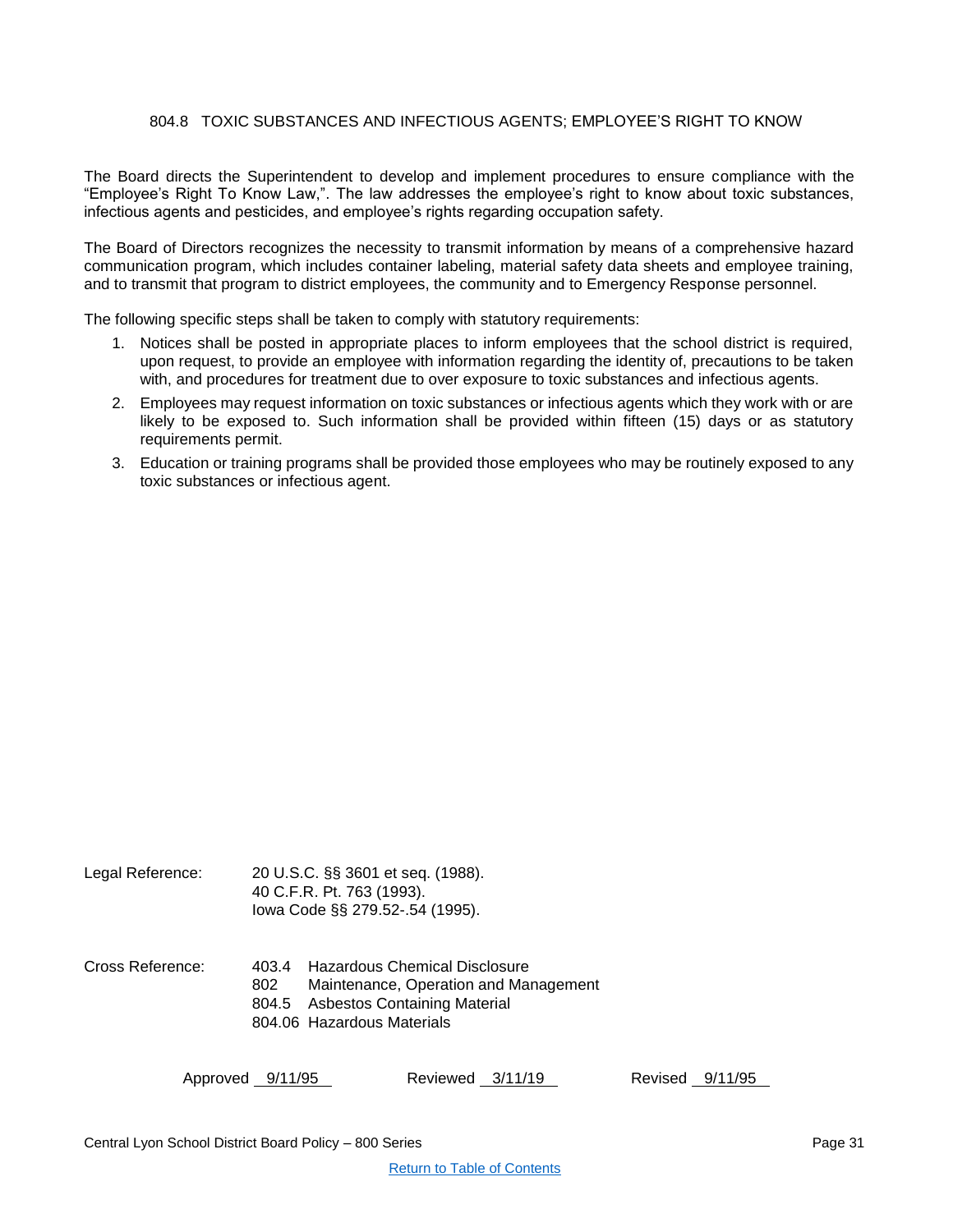# 804.9 MEANS OF ESCAPE FROM FIRE

<span id="page-31-0"></span>Every facility is to have at the minimum escape exits from each story, and shall be equipped with fire prevention and fire fighting equipment as outlined in Iowa Statutes.

Additionally, each building will comply with Department of Education regulations on the number of fire drills each school year and shall file such drills with the Department of Education and the Superintendent's office.

| Legal Reference: |              | 20 U.S.C. §§ 3601 et seq. (1988).<br>40 C.F.R. Pt. 763 (1993).<br>lowa Code §§ 279.52-.54 (1995). |
|------------------|--------------|---------------------------------------------------------------------------------------------------|
| Cross Reference: | 403.4<br>802 | <b>Hazardous Chemical Disclosure</b><br>Maintenance, Operation and Management                     |

Approved 9/11/95 Reviewed 3/11/19 Revised 9/11/95

Central Lyon School District Board Policy – 800 Series Page 32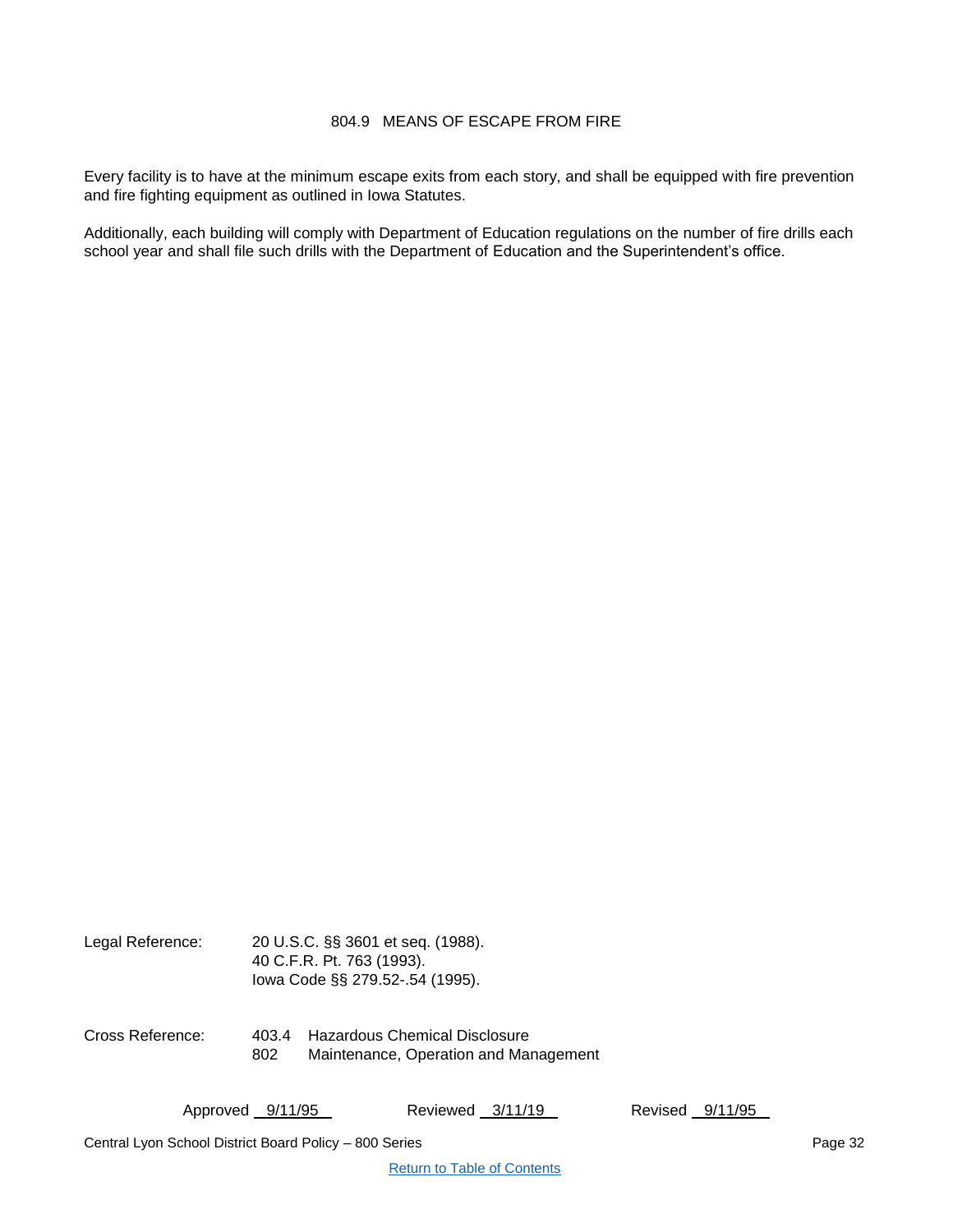# 804.10 ACCIDENT REPORTS

# <span id="page-32-0"></span>**PURPOSE**

Due to the diversity of operations inherent in the typical school system, there is a need to provide an effective accident reporting system. The element which provides the foundation for a safety program lies in an effective accident reporting system. Therefore, all accidents and injuries occurring on school grounds or while under school supervision shall be reported immediately to the building principal's office. A written accident report must be filed with the building principal. A copy of the report shall also be forwarded to the Superintendent's office. The building principal shall be responsible for follow-up and maintaining records of any accident involving a student in physical education, regular classroom, playground activities or other accidents which results in the student's absence of three (3) or more consecutive days. A report of such accidents shall be compiled and reported to the school board on as needed.

Specifically, the systematic accumulation of school and non-school jurisdictional accident and injury data can provide school administrators information upon which to base:

- 1. Curriculum guidance to educate the child for safe living.
- 2. A realistic evaluation of safety program efforts on a regular basis.
- 3. Changes in building structures, facilities, procedures and/or staffing to improve the environment and safety of the school systems.
- 4. Organizational and administrative improvements to strengthen the management aspects of the safety program.
- 5. A strong public relations program, thus lessening public demands for crash programs of little value if any unusual incident occurs.
- 6. A strong leadership role in community efforts.
- 7. An assessment of the costs of accidents and injuries and their relationship to the operating expenses of the school system.

| Legal Reference: | 20 U.S.C. §§ 3601 et seq. (1988).<br>40 C.F.R. Pt. 763 (1993).<br>lowa Code §§ 279.52-.54 (1995). |
|------------------|---------------------------------------------------------------------------------------------------|
| Cross Reference: | 403.4 Hazardous Chemical Disclosure<br>802 Maintenance, Operation and Management                  |

| Approved 9/11/95 | Reviewed 3/11/19 | Revised 4/15/09 |
|------------------|------------------|-----------------|
|------------------|------------------|-----------------|